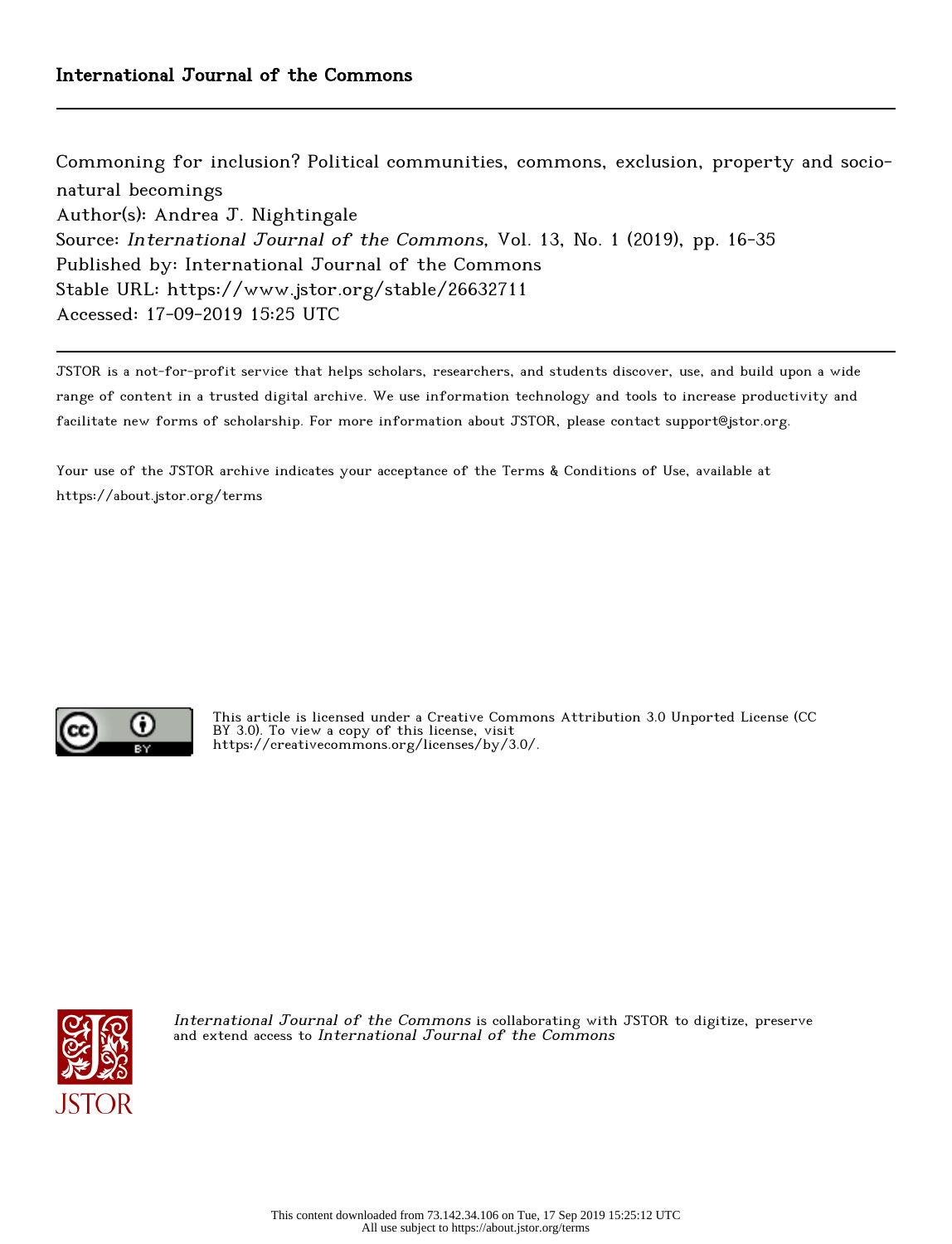International Journal of the Commons Vol. 13, no 1 2019, pp. 16–35 Publisher: Uopen Journals URL: <http://www.thecommonsjournal.org> [DOI: 10.18352/ijc.927](http://doi.org/10.18352/ijc.927) Copyright: content is licensed under a Creative Commons Attribution 3.0 License ISSN: 1875-0281

# Commoning for inclusion? Political communities, commons, exclusion, property and socio-natural becomings

#### Andrea J. Nightingale

Department of Urban and Rural Development, Swedish University for Agricultural Sciences (SLU), Ulls väg 27, P.O. Box 7012, SE-750 07 Uppsala, Sweden Department of Sociology and Human Geography, University of Oslo, P.O. Box 1096, Blindern, 0317 Oslo, Norway

[andrea.nightingale@slu.se](mailto:andrea.nightingale@slu.se), [andrea.nightingale@sosgeo.uio.](mailto:andrea.nightingale@sosgeo.uio)no

**Abstract:** As a response to the march of privatization and neoliberal individualism, the commons have recently re-emerged as an attractive alternative. In this article, I bring a feminist political ecology critique to the burgeoning literature on commoning to develop a conceptualisation of how political communities of commoning emerge through socionatural subjectification and affective relations. All commoning efforts involve a renegotiation of the (contested) political relationships through which everyday community affairs, production and exchange are organised and governed. Drawing on critical property studies, diverse economies, feminist theory and commoning literatures, this analysis critically explores the relationship between property and commoning to reveal how the commons emerge from the exercise of power. Central to my conceptualisation is that commoning is a set of *practices* and *performances* that foster new relations and subjectivities, but these relations are always contingent, ambivalent outcomes of the exercise of power. As such, commoning creates socionatural inclusions *and* exclusions, and any moment of coming together can be succeeded by new challenges and relations that un-common. I argue for the need to focus on *doing* commoning, *becoming* in common, rather than seeking to cement property rights, relations of sharing and collective practices as the backbone of durable commoning efforts. Becoming in common then, is a partial, transitory becoming, one which needs to be (re)performed to remain stable over time and space.

**Keywords:** Common property, environmental subjectivities, exclusion, feminist political ecology, inclusion, Nepal, political communities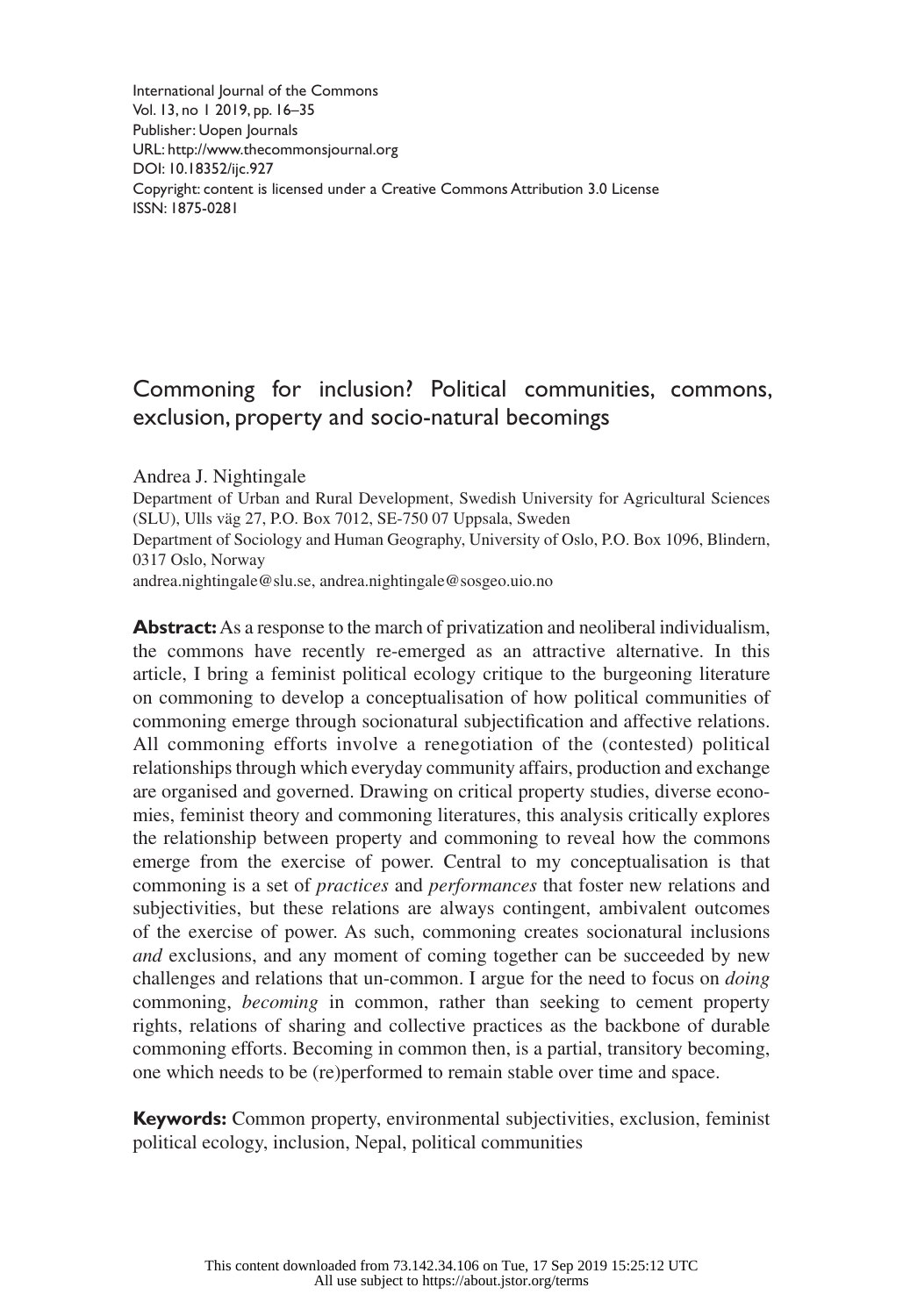**Acknowledgement:** The writing of this paper benefitted from conversations with Muriel Côte, Stephanie Johanna Leder, Noémi Gonda and Wendy Harcourt. A special thanks to Jyoti Hamal. All errors that remain are my own. The writing was in part supported by supported by a Swedish Research Council Development Grant (2015-03323), "Conflict, Violence and Environmental Change: Investigating resource governance and legitimacy in transitional societies" (2017), and by a Riksbankens Jubileumsfond sabbatical grant SAB17-0727 (2018). The field research was supported by a Carnegie Small Research Grant (2007), US National Science Foundation Doctoral Dissertation Improvement Grant No. 9900788, and a Fulbright-Hays Doctoral Dissertation Award (1999).

#### 1. Introduction

Perhaps a coalition needs to acknowledge its contradictions and take action with those contradictions intact.

(Butler 1990, 20)

Growing frustrations with the capitalist, technocentric economy have led to a proliferation of academic and activist attempts to imagine other forms of exchange, production and living well. The commons have re-emerged within these attempts as a viable alternative to the march of privatization and neoliberal individualism, as this special issue expounds. Examples from around the world show a range of commoning efforts: collectivization of governance and use of forests, water, and other livelihood resources, urban gardens and vacant lot reclamation, open source and internet-based production efforts and alternative currencies, among many others (Bollier and Helfrich 2015). These efforts help us to imagine "the particular combinations of work, exchange, production, distribution, investment and ownership that help our communities to survive *well* (rather than just survive)" (Dombroski et al. 2019, 4 emphasis in original).

In this article, my intention is to bring a feminist political ecology critique to the burgeoning literature on commoning to develop a conceptualisation of how political communities of commoning emerge through socionatural subjectification and affective relations. All commoning efforts involve a renegotiation of the (contested) political relationships through which everyday community affairs are organised and governed. But communities are by no means self-evident (Young 1990). Signalling the commons as 'political communities', highlights the continual renegotiations of who and what belong to 'the community' that are necessary to hold commons together. Socionatural is a term used in critical social science to think about the more-than-human, or in other words socio-ecological systems in a non-binary, non-anthropocentric manner (Braun and Castree 1998; Haraway 2016). It is distinct from 'socio-ecological systems' because in the latter, societies and ecologies are usually kept ontologically separate, and the focus is on understanding relations that link and iteratively effect societies and ecologies.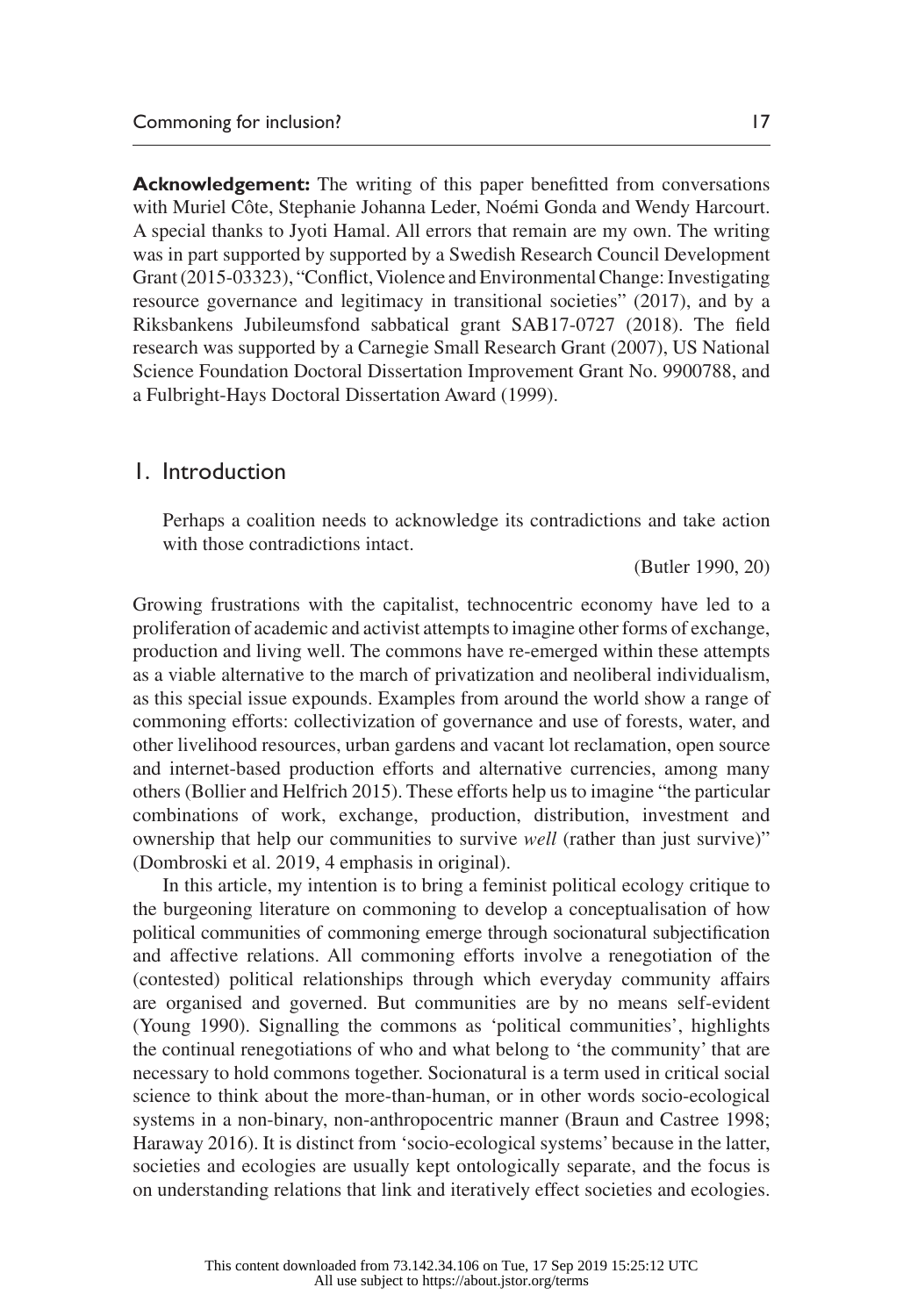Socionatures, in contrast, do not presume *a priori* more-than-human objects and relations that can neatly be classified as purely 'social' or 'natural' (Callon 1986). Rather, 'socionatures' signal the complex entanglements of processes that make life possible, but have been compartmentalised as 'social' or 'environmental' within our epistemologies (how we make knowledge about the world) (TallBear 2011; Sundberg 2014). As I elaborate throughout this article, commoning relations are already socionatural. In order to reorganise production, exchange and community, relations between humans and non-humans need to be renegotiated and reconfigured (Nightingale 2018). Thus, as political communities commons is not a resource or place, but rather a set of more-than-human, contingent relations-in-the-making that result in collective practices of production, exchange and living with the world.

In the commoning, feminist commons and diverse economies literatures, the commons is most often defined as collective ways of relating, and are a counter move to various forms of capitalist relations (Gibson-Graham and Roelvink 2010; Bollier and Helfrich 2015; Singh 2017). In my analysis here I draw on some of these antecedents, critically exploring the relationship between property and commoning to reveal how the commons emerge from the exercise of power. I argue that commons are contingent achievements, never free from the ambivalence and contradictions of power. The 'ambivalence of power' refers to the multi-directional nature of power and its contradictory effects (Butler 1997). Power can be a productive force that produces the power to act or to relate, and in the same interactions, can have dominating, power over effects (Nightingale 2011b; Dean 2013; Allen 2016; Ahlborg and Nightingale 2018). These contradictions and ambivalences of power are the points where inclusions and exclusions are struggled over. Thus, a focus on the complex dynamics of power helps to push forward our understanding of how political communities of commoning arise.

As a feminist political ecologist, I understand commoning relationships as *intersectional*, meaning that social relations of difference such as gender, race, ethnicity, caste, age, disability among others entwine together to shape how individuals experience power. Questions remain about how to 'stay with the trouble' of intersectional, ambivalences of power (Haraway 2016), to recognise and foster the performances and practices that allow collective subjectivities and affective relations to emerge and remain relatively stable over time (Butler 1990, 1997; Nightingale 2013; González-Hidalgo and Zografos 2019). Staying conscious and working with the ambivalences of power will help commoning efforts to avoid inadvertent exclusions and harm to both human and non-human others, exclusions which can undermine long term commoning goals.

In what follows, I first set up some important antecedents from the literature on commons, diverse economies, property and feminist political ecology. I then develop my feminist political ecology conceptualisation of commons as socionatural becomings by linking critical property studies on power and authority to feminist work on power and subjection. To animate these more philosophical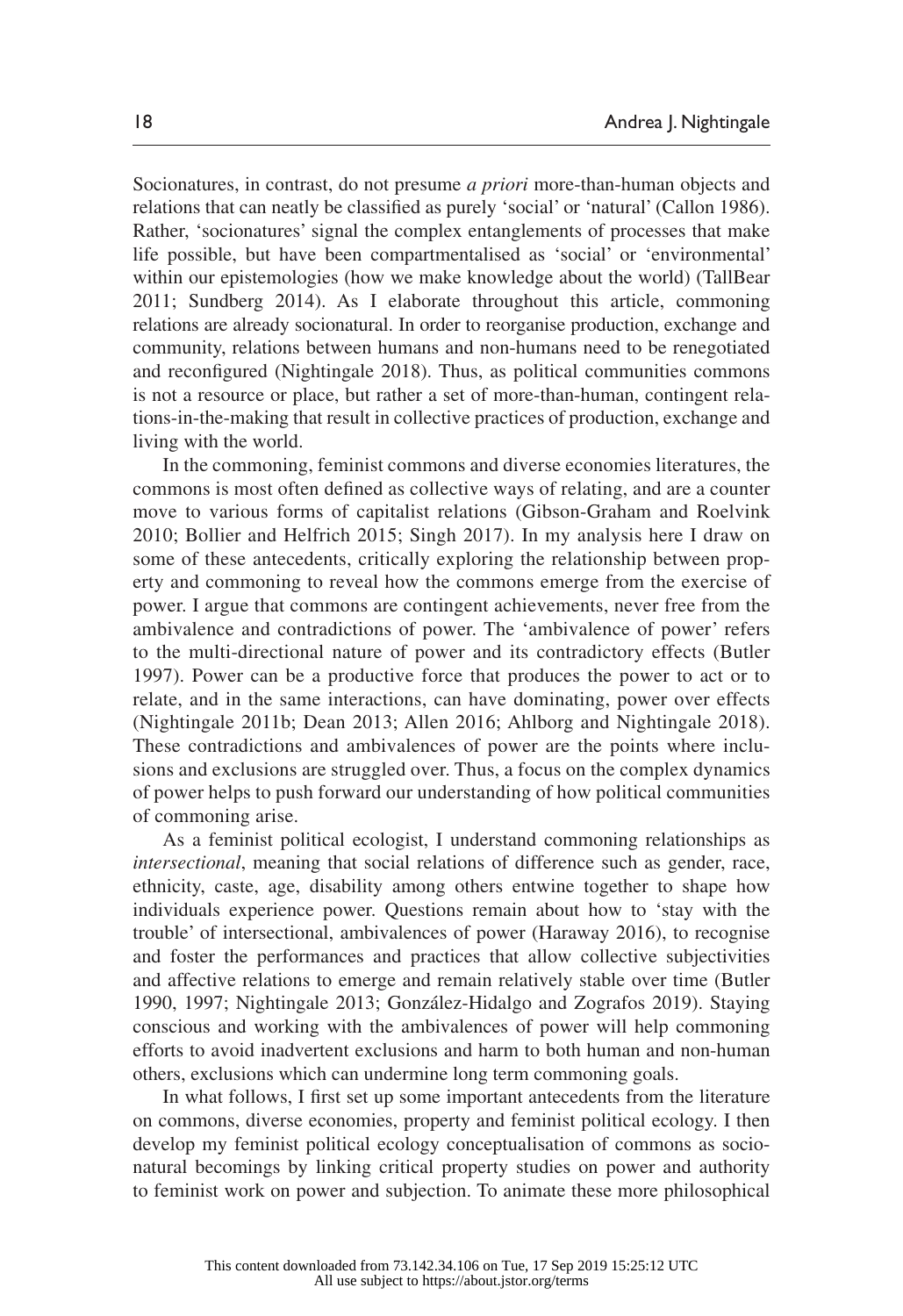arguments, I round out my analysis by telling a short story from my extensive empirical research in Nepal on community forestry that illustrates how commoning efforts produce 'being in common' (Singh 2017) *and* exclusions and enclosures of political communities and socionatures.

### 2. Property and the commons

In the late 20th century, Nobel Prize laureate, Elinor Ostrom, sought to counteract the popularised idea that the collective use of natural resources necessarily led to their over exploitation (Ostrom 1990; Ostrom et al. 1999). Using a definition of property that rested upon institutions and rights, her research team sought to uncover the institutional arrangements that were required for common property to be viable over time (Ostrom 1992; Fennell 2011). They distinguished 'common pool resources', subtractable resources not easily fenced or bound, from 'common property', the rights and institutional regimes that address problems of excludability and sharing of common pool resources. A set of 'design principles' for successful collective management was inductively derived from case studies of functioning commons around the world (Ostrom 1990); these continue to be a cornerstone of much commons thinking. Examples from water irrigation schemes in the Global South and traditional fisheries were especially important in showing how defined collectives could set appropriator and collective bargaining rights that avoided problems of free riding and over exploitation (Berkes and Folke 1998). Their work has been crucial in defining the commons as *regulated* resource use, in contrast to open access which has no property arrangements.

The Diverse Economies and Commoning scholarship has drawn from some of Ostrom's insights about property rights but largely rejects the emphasis on rational choice theory (Gibson-Graham 2011; Bollier and Helfrich 2015).<sup>1</sup> Commoning theorists have shown how individual and collective actions are not always conscious, but rather are relational outcomes of subjectification, individual agency, emotion, and embeddedness within wider political economies (Arora-Jonsson 2009; Nightingale 2011a, 2013; Singh 2013, 2017; Velicu and García-López 2018). Subjectification is a concept that comes from Foucauldian inspired feminist theory and refers to the processes whereby subjectivities come into being. Rather than something that is only imposed from the outside, subjectification occurs as power is internalised and re-expressed (Butler 1997). The resulting subjectivities emerge from this internalisation and refusal. As such, it is a dynamic process that can change over time and space (Nightingale 2011b). Below, I further elaborate theoretical nuances of subjectification, but here my concern is with how the performance of subjection is linked to agency.

<sup>&</sup>lt;sup>1</sup> Some of Ostrom's work tried to take account of a limited range of emotions and relationships to temper some of the blind spots in rational choice theory, but in a much more limited way than the other work cited here.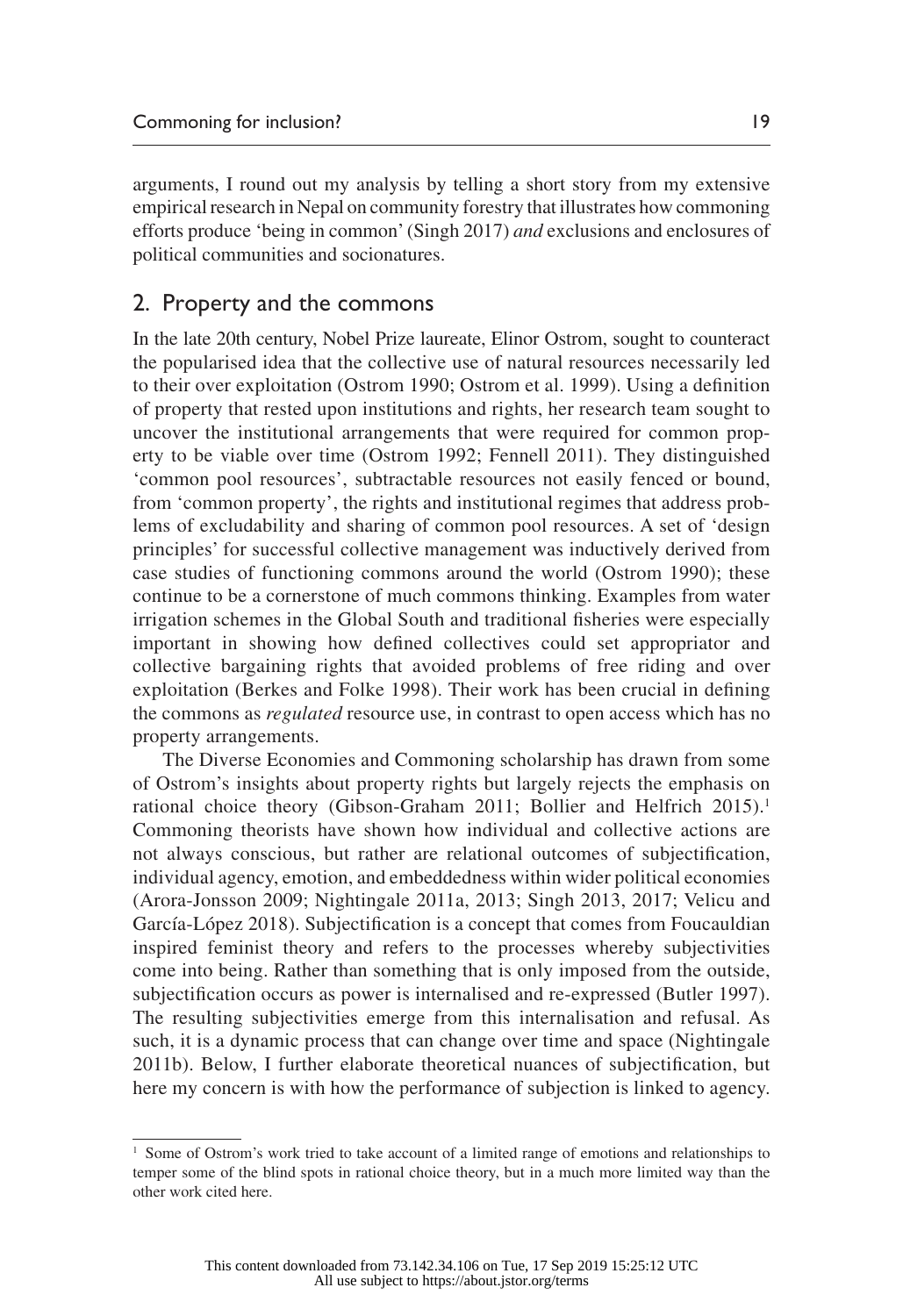While certainly oppressive in some contexts, subjectification can also be liberating, particularly if the subjectivities that emerge facilitate collective action for living well. Commoning places emphasis on the social relations required to transform socionatural relations and thus while not often discussed in these terms, is intimately bound up in the performance of subjectivities (Nightingale 2011a; Bollier and Helfrich 2015; Singh 2017). "From this perspective, sustaining the earth's commons is not a mere technical management of resources (in space) but a struggle to perform common liveable relations (in time)" (Velicu and García-López 2018, 3).

The focus on property within commoning debates is uneven. Conceptually, commoning is not necessarily tied to property, but rather to collective action to foster both new means of production, exchange and use of resources (Gibson-Graham 2011; Dombroski et al. 2019), and new subjectivities and ways of being in common (Singh 2017). Many commoning efforts have as a reference point 'resources' such as new software, or forests, land and water, while others have looked at collective action efforts that are centred on a common goal such as Transition Towns (Bollier and Helfrich 2015). Nevertheless, assumptions about property underpin commoning efforts. The book, *Patterns of Commoning* (Bollier and Helfrich 2015), opens by invoking centuries old collective irrigation systems in the Alps and goes onto argue that commoning is about, "…joint action, of creating things together, of cooperating to meet shared goals…" (1). Indeed, many commoning efforts are precisely about trying to assert collective property rights over resources or processes (like software development) in the face of legal and economic regimes that want to privatise those rights.

Parallel to these debates, critical property studies have expanded the definition of property from a focus on institutions and rights, to conceptualise property as a relation that links social actors with objects of value (von Benda-Beckmann et al. 2006; Sikor 2008). Empirical studies show that property rights are meaningless if they cannot be exercised, and many contexts have overlapping and competing relations that govern resources (Peluso 1996; Lund 2008; Sikor and Lund 2009; Côte and Korf 2018). These findings catalysed theoretical work into the two-way relationship between exercising property rights and recognition of them. Property in this debate is conceptualised as power-laden social relations that emerge around land or resources, rather than an object or right (von Benda-Beckmann et al. 2006; Sikor and Lund 2009). Attention is placed on the kinds of property claims made, who grants these rights and who recognises them, and what struggles over authority and belonging emerge around them (Lund 2006, 2016). Relations within a wide range of contested and legally plural contexts have shown that overlapping property regimes often exist within the same geographical space and in relation to the same resources (Nuijten and Lorenzo 2009; Peluso 2009, 2011; Ribot 2009; Roth 2009). This latter insight helps to unpack how commoning efforts can overlay other forms of property or collective action, and cautions that such efforts will never be free from various struggles over power and authority.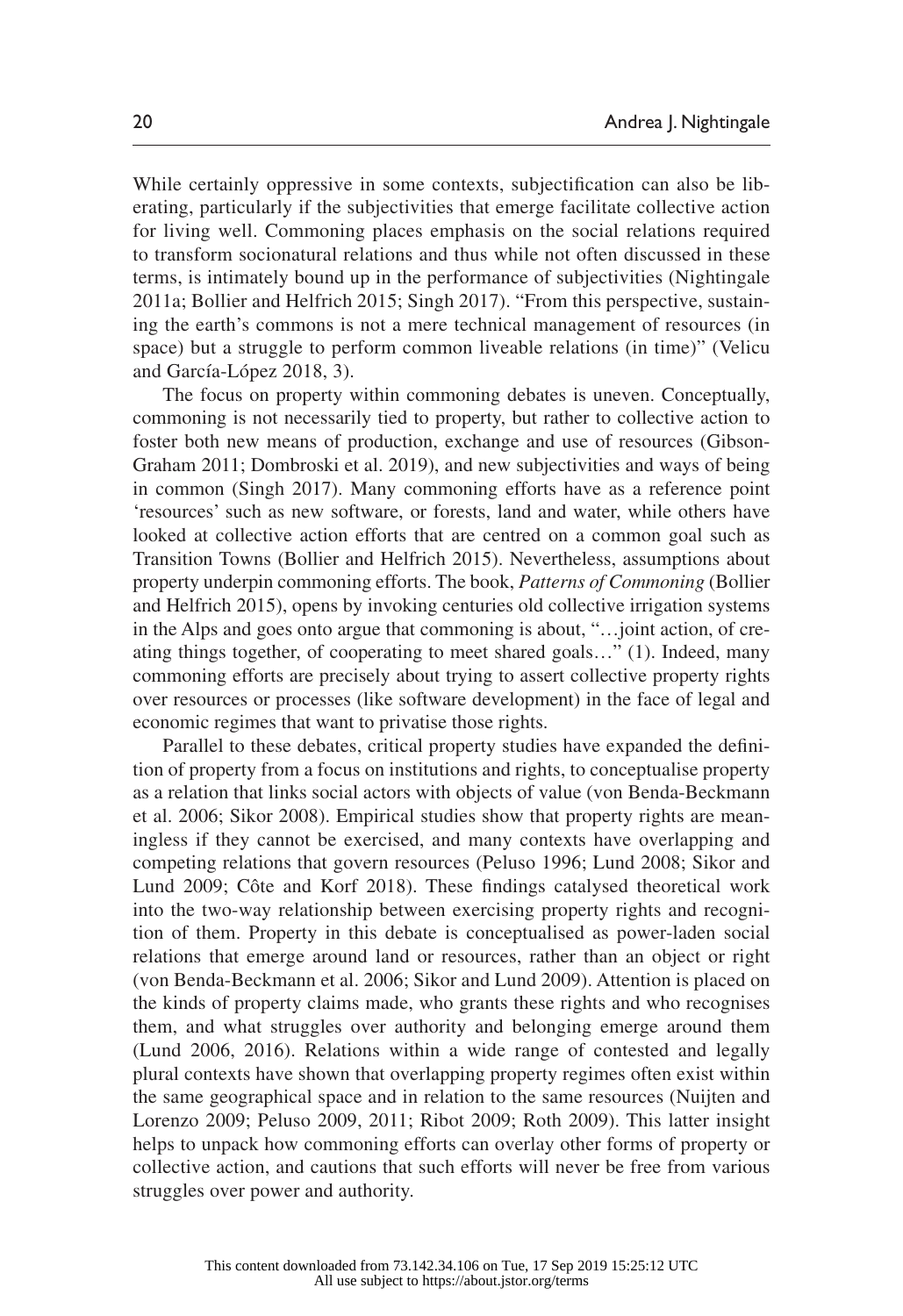## 3. Performing commoning: socionatures and affect

My understanding of the commons and their potential for fostering new socionatural relations of production and exchange rests on these precedents. Property—and by extension commoning—is a relation that is underpinned by conflict, authority, recognition, as well as collaboration, cooperation and consensus. Central to my conceptualisation is that commoning is a set of practices and performances that foster new relations and subjectivities, but these relations are always contingent, ambivalent outcomes of the exercise of power. For example, defining new rights and rules to turn vacant lots into urban gardens has rarely been achieved without significant struggle. These struggles occur between city managers, users of such lots (often homeless people), overlapping claims to ownership, as well as in the practices necessary to replace weeds with desired garden plants. These struggles are important for creating new political communities (González-Hidalgo and Zografos 2019), connected through gardening, but they can also disrupt other kinds of political communities, such as homeless people or gangs that used the vacant lots (Kurtz 2001). While we might make normative judgements about which one is better, power is exercised in multiple directions and among all actors in order to renegotiate and transform vacant lots, and, as I elaborate throughout this article, results in new forms of subjectification. The commons therefore emerge from the exercise of power and are simultaneously: i) relations of property-authority and sets of rights and rules that purport to regulate those relations, and ii) socionatural relations that extend subjectivities into more-than-human collectives.

Within the commons, power is not a negative force. As Foucault and Butler have emphasised, power is not simply power over or coercive power, rather, power also provides the ability to act and to affect (Foucault 1995; Butler 1997; Allen 2016; Ahlborg and Nightingale 2018). To return to the concept of subjectivities, it offers insight into the operation of power as subjects are 'the effect of power in recoil' (Butler 1997, p. 6). Making a distinction between the subject and the psyche, Butler (1997), conceptualises subjectivities in a performative, relational manner. The exercise of power always has ambivalent outcomes (Butler 1997, 6). The potential for transformation is found in the 'recoil' as subjectivities emerging from dominating power can be potent sources for action by oppressed groups, but not in a straightforward manner. Empowerment, for example, implies a lack of power to begin with which ironically serves to reinforce the notion that the collective in question lacks power (Butler 1997; Ahlborg and Nightingale 2018). This ambivalence means that subjects are not always consistent—'subject positions' are an artificial cementing of relational practices—and individuals can inhabit contradictory subjectivities at the same time (Nightingale 2011a,b). Here, the feminist political ecology concept of intersectionality helps to hold in view the way that individuals and groups perform multiple subjectivities (Sundberg 2004; Harris 2008; Arora-Jonsson 2009; Valdivia 2009; Elmhirst 2011; Nelson 2013; González-Hidalgo 2017). To understand commons-in-the-making, keeping an analytical focus on the performance of intersectional subjects helps reveal where power operates.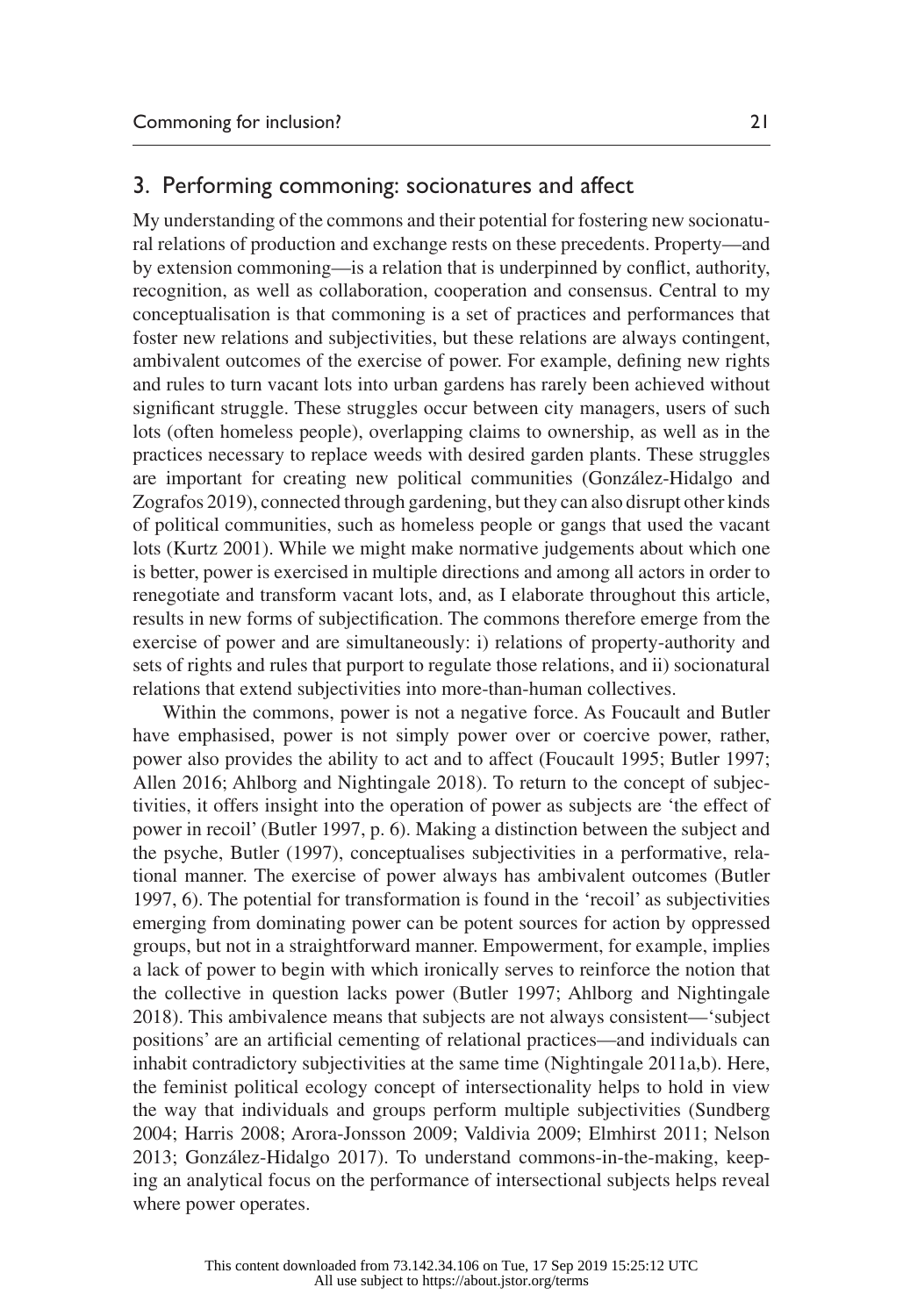For my purposes here, I want to probe how power operates within the commons to create inclusions and exclusions. Being a commoner is not a state of being, but rather a performative set of relations wherein the exercise of power brings people and non-humans into life giving relations<sup>2</sup> (García López et al. 2017; Singh 2017, 2018; Velicu and García-López 2018). The presence of strong communitarian relations does not necessarily lead to commoning for all, nor does it necessarily foster nurturing relations with non-humans. It can as easily lead to distrust and attempts to exclude members who are seen as 'others' or with less social power (Arora-Jonsson 2009; Nightingale 2013; Velicu and García-López 2018), or the prioritisation of some non-humans over others. The vacant lot as urban gardens again comes to mind. As Kurtz (2001) shows, exclusions are inherent to processes of producing functioning urban gardening groups, but how these play out are quite variable over time and space. Given political commitments to fostering better ways of living in the world, it is important to ensure that attempts at commoning do not simply produce better access and sharing of resources among a group of elites, or produce new forms of marginalised others.

In order to understand the exercise of power within the commons, I emphasise two aspects of subjectification. First, that commoning relations are not only social-political relations, they are socionatural relations. Here, I want to go beyond the current emphasis on how connections with the non-human are vital to the commons (Nightingale 2011a; Singh 2017), and focus more on how commoning brings non-humans into *new* kinds of relations as well as *new* relations between people. In an urban garden, to thrive, new relations between plants, insect and other species need to be reconfigured along with bringing people and plants into new relations and of course, people with each other (White 2011). While the importance of specific socionatural properties was recognised by Ostrom in their formulation of common pool resources (i.e. 'resources not easily fenced or bound') (Ostrom et al. 1999), my conceptualisation probes the relational emergence of subjects and qualities of both humans and non-humans. By extending the conceptualisation of subjectivities into socionatural relations, power is understood as decentred from humans; subjects are formed by dynamic, everyday relations that both extend and limit human actions as they are performed and understood in relation to non-humans (Nightingale 2011a; Schnabel et al. 2016; Ahlborg and Nightingale 2018). This means that relations with non-humans are crucial to commoning subjects. Subjects are not only constituted through human interactions, but are also products of people's relations with plants, animals, infrastructures and other aspects of the non-human. This insight means that commons, as relational practices, are not new ways of interacting in the world, but new ways of being in the world (Singh 2013, 2017; Velicu and García-López 2018). I extend these analyses to argue for the need to look for the ambivalent and contradictory effects of power in both human and more-than-human relations.

<sup>&</sup>lt;sup>2</sup> By 'life giving' I mean relations that support vibrant life, or a sense of aliveness and connection across all aspects of life (Bennett 2010).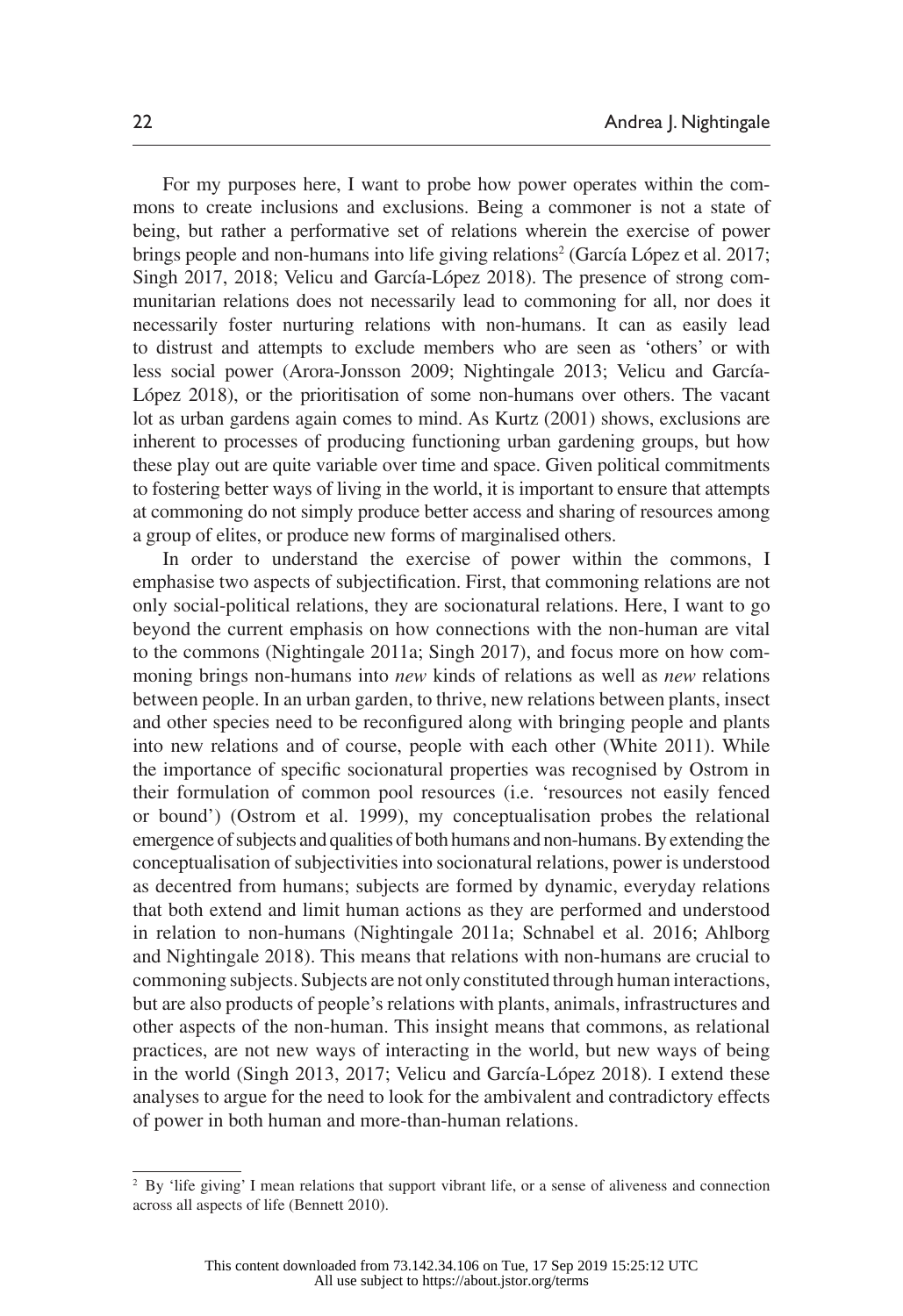This formulation of socionatural commons begins from earlier ecofeminist and feminist critiques of science that refuse the dichotomy of nature and society. A central tenant of ecofeminism is how understandings of the world (ontologies) that hold society as somehow distinct from nature are complicit in the oppression of marginalised human others and over exploitation of non-humans (Harding 1986; Diamond and Orenstein 1990; Haraway 1991; Plumwood 1991; Warren and Cheney 1991; TallBear 2015). The same binary ways of thinking fuel hierarchies between humans and between humans and the world around us. Gibson-Graham and Roelvink (2010) recognised the significance of non-humans in commoning and diverse economies early on, driven by recent fears over the Anthropocene and what that implies about human impacts on the world. To be sustainable in the long term, diverse economy activists need to embrace an ontologically embedded understanding of socionatures that holds social and natural relations together in promoting new relations of production and exchange (Gibson-Graham 2011; Singh 2017, 2018).

In my rendering of a feminist political ecology of the commons, socionatural commoning subjects are not unique to the Anthropocene, however. The world has always been constituted through socionatural becomings, the difference lies in the analytical tools and conceptual constructs we use to understand those becomings (TallBear 2011; Haraway 2016), rather than socionatural relations first becoming relevant in the Anthropocene. In other words, it is not concerns over the Anthropocene that drive my interest in socionatural commoning relations. I argue that to recognise how commoning practices can support better ways of living well, the ontological inseparability of societies and 'everything else' has to sit at the centre of our conceptual thinking, regardless of how the Anthropocene unfolds.3

This also means that non-human relations are not confined to those ordinarily considered 'nature' only (Sundberg 2014). Rather, all commons arrangements imply the need to reconfigure human and more than human relations including technology and infrastructure such that new practices of sharing, appreciating and exchanging are possible. Digital commons is a good example (Bollier and Helfrich 2015). The electronic and decentralised qualities of the Internet and remote server platforms are important for how users of the digital commons are able to create commoning relations for alternative markets, open source software development, etc.—and the new kinds of struggles over access to and control over novel socionatural assemblages they produce.

Second, I emphasise the role of affective and emotional relations in producing commons subjects. Commoning is not simply a rational, conscious act of getting involved in a collective practice. As has been recently developed by several scholars, commoning emerges from, and creates, emotional ties to place, community, resources/non-humans (Singh 2017, 2018) and it is through these subjections

<sup>&</sup>lt;sup>3</sup> The Anthropocene remains a contested concept within the geological sciences (Steffen et al. 2011).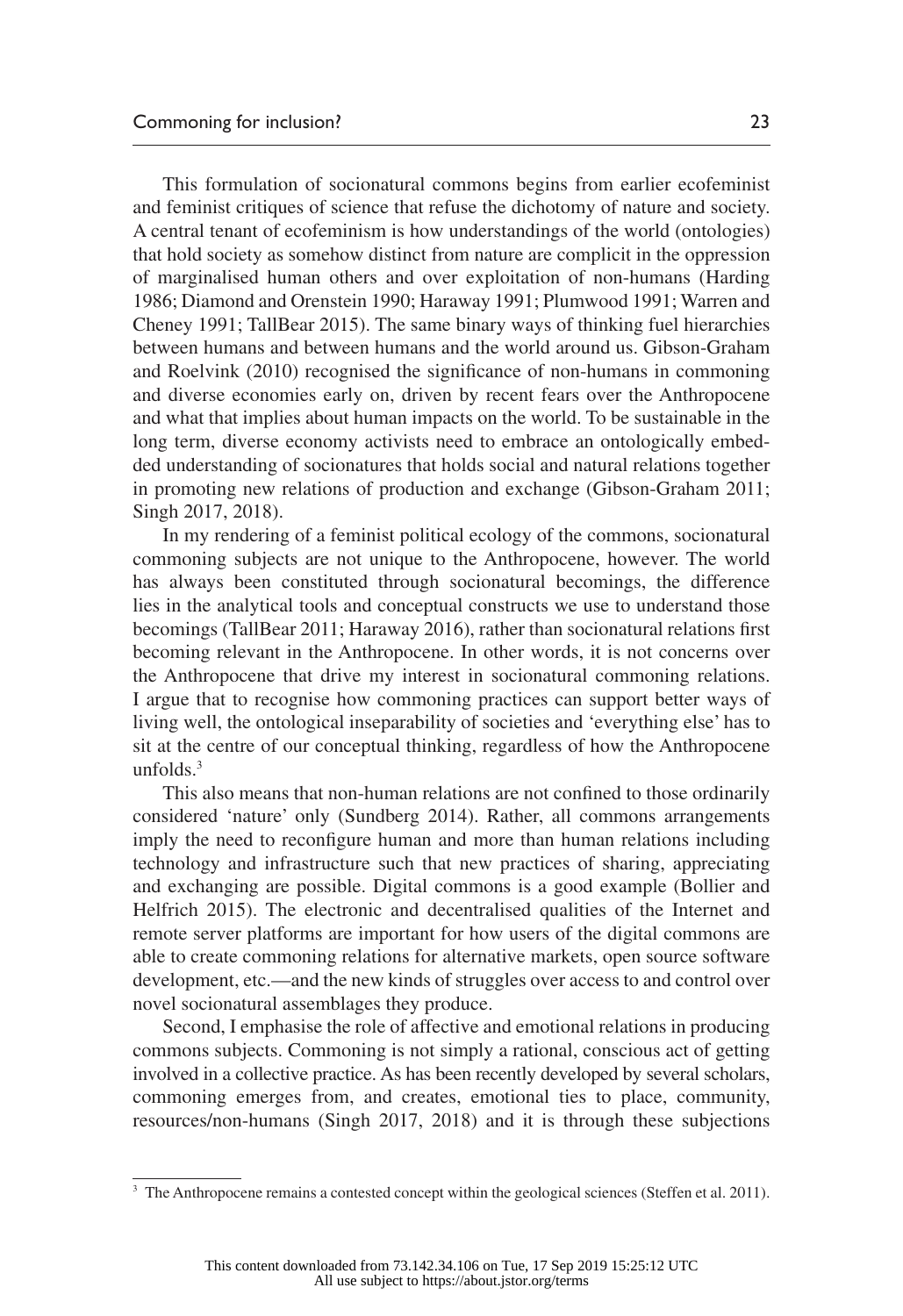that new political communities emerge (Nightingale 2011a, 2013; González-Hidalgo and Zografos 2017; Velicu and García-López 2018; González-Hidalgo and Zografos 2019). Affective subjectivities are relationally produced between people, non-humans and everyday practice, meaning that subjects are not (un) consciously rearticulated by individuals, but rather imply a sense of self that refuses the boundary between individuals and their socionatural environments (Davidson 2003; Nightingale 2013). Milton first argued along these lines using a conceptualization of identity to show the need for connection with nature in environmental activism. This limited her to theorizing how people need to see themselves as part of an environment, identify with it—love it—in order to become environmentalists (Milton 2002). Using ideas of subjectivity rather than identity allows for a more profound entanglement of the human and non-human.

My understanding of commons subjects thus builds from these insights and Singh's argument that commons are a site for coming together of the creative energies of humans and more-than-humans that foster affective socio-nature relations and subjectivities of 'being in common' with others (Singh 2017). It includes ontologies of the world that imagine socionatures to be constituted through the entanglements of material, spiritual and cognitive frictions (Mignolo 2009; De La Cadena 2010; TallBear 2015) like those that are articulated by the people in Nepal in the case study below. My conceptualization goes one step further, to focus on *doing*, such that *performing* commoning requires a transformation in subjectivities to encompass (new) collective relations, (new) relations with non-humans and (new) emotional socionatural commitments. This conceptual move embraces the kinds of ontological and affective transformations that occur as conceptions of property, community and commoner are politically enacted on the ground.

Feminist theory reminds us, however, that these processes of subjectification are not simply processes of embracing a common life world and collective practices that transform socionatural relations in positive ways. Subjects are ambivalent and unstable (Butler 1997, 2009; González-Hidalgo and Zografos 2017). Emerging from the exercise of power, there is always a partial acquiescence *and* refusal of subjection within the subject (Butler 1990, 1997). Commons subjects cannot be sustained by consciousness alone. They need to be performed in the everyday, practices that forge affective, embodied relations between people and non-humans, relations which will always contain some elements of ambivalence and contradiction and fundamentally emerge within the exercise of power (both power over and power to) (Nightingale 2013; Ahlborg and Nightingale 2018).

To bring this line of argument back to my concern with property, commons and commoning are power(ful) performances that both deliberately and riotously reshape the relations that bring life (and property) into being. By riotously I invoke the vibrant (Bennett 2010) but also ambivalent and unintentional outcomes of the exercise of power. The commons are not controllable. Our most diligent efforts at creating new, common and ultimately emancipatory socionatural communities cannot escape the inadvertent production of others, differential exclusions, and unpredictable outcomes that characterize all relational becom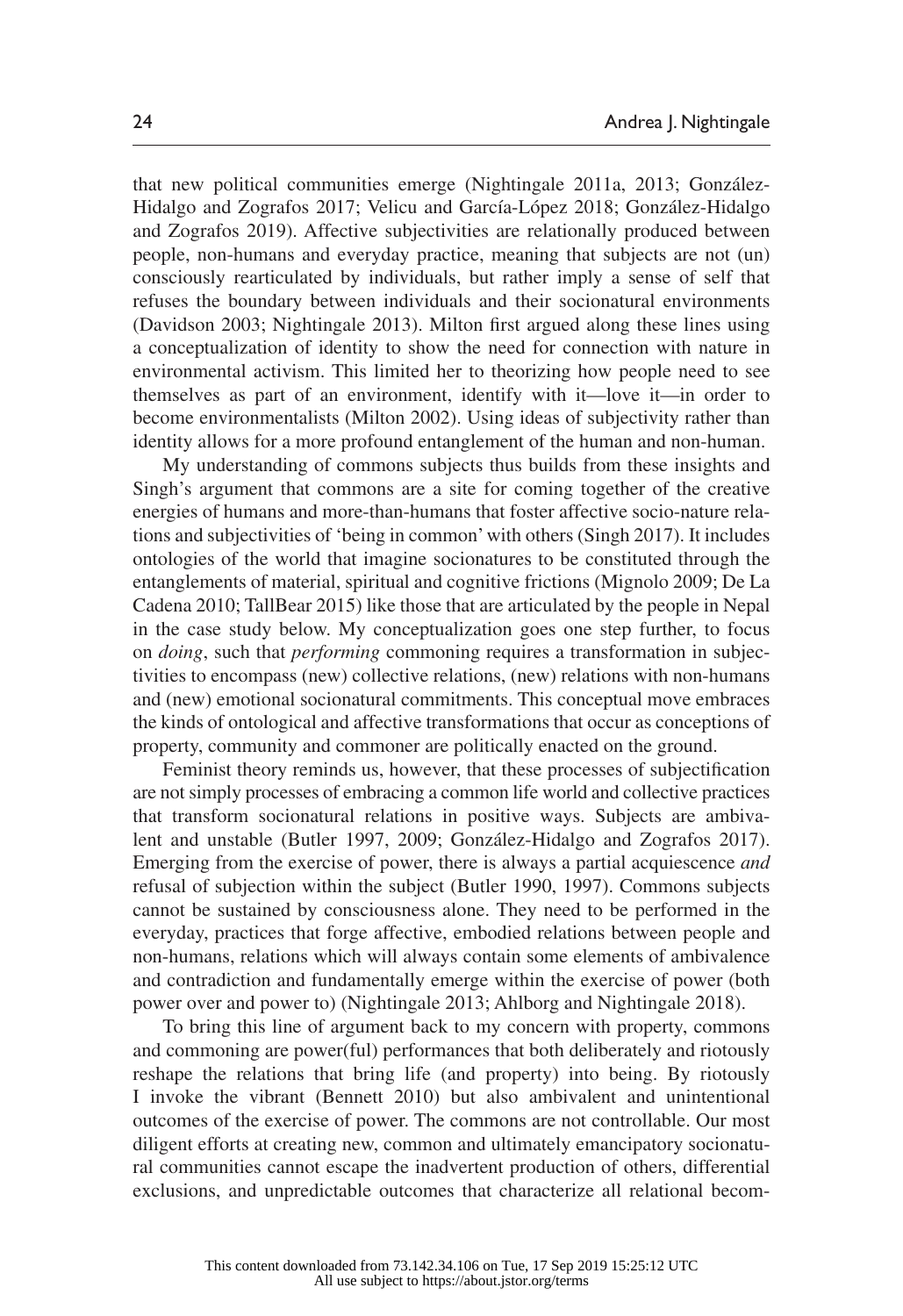ings (see also Mignolo 2009). Commoning to promote more sustainable food production, can undermine habitats for less valued non-humans, for example, excluding them from efforts at promoting life. Similarly, increased food security for some (low income communities in the Global North engaging in local food production), can undermine livelihood security for others (Global South farmers who rely on selling produce to markets in the Global North). While this latter example raises complex questions about global food commodity chains, the point here is that local commoning efforts by necessity create an 'outside'. And if our politics strive for inclusion and living well, we need to attend carefully to the consequences of those exclusions.

Further, commoning is always a contingent achievement and requires constant negotiation with other claims to shared resources and relations. A community garden and the more than human relations it embodies, for example, can be removed in a few short hours by a municipality with a tractor if rights to occupy that land are not recognized. In a counter move, collectives can redefine dimensions of private property rights by establishing gardens in vacant lots or harvest fruit from trees on private land that is not being utilized. While successful examples abound, commoning activists need to bear in mind that these achievements will always be subject to overlapping claims (Kurtz 2001), and that struggles over recognition of these claims and overlaps by those outside the collective is part of the commoning effort.

Therefore, the commons is not a site, a place, or even a community. Rather, my feminist political ecology account privileges the socionatural affective relations and the work that commons *do* (other than producing goods or resources). This focus on becoming commons, realigns our scholarship and activism to the ambivalent socionatural practices through which commoning is a partial achievement. It demands that we hold sight of the exclusions commoning creates and the ambivalences inherent in even the most well meaning attempts to transform subjectivities and relations.

## 4. Socionatural becomings in Nepal

I now turn to the messy everyday life of being in common in Nepal to further illustrate the ambivalent, contingent nature of commoning. The story brings into view overlapping property claims, struggles over the authority to assert rights to a shared forest, as well as different visions of securing long-term livelihoods. Through this example I want to celebrate the transformations evident *and* hold sight of the exclusions and enclosures that have resulted.

I began doing research within a community forestry user group in Mugu District of northwestern Nepal in 1993 and returned at regular intervals until 2009. The story here is based on ethnographic observations and qualitative interviews done in 1999 (8 months) and 2007 (2 weeks). The time frame helps to show the contingent achievements of commoning as well as the affective relations that promote a common sensibility (see also García López et al. 2017).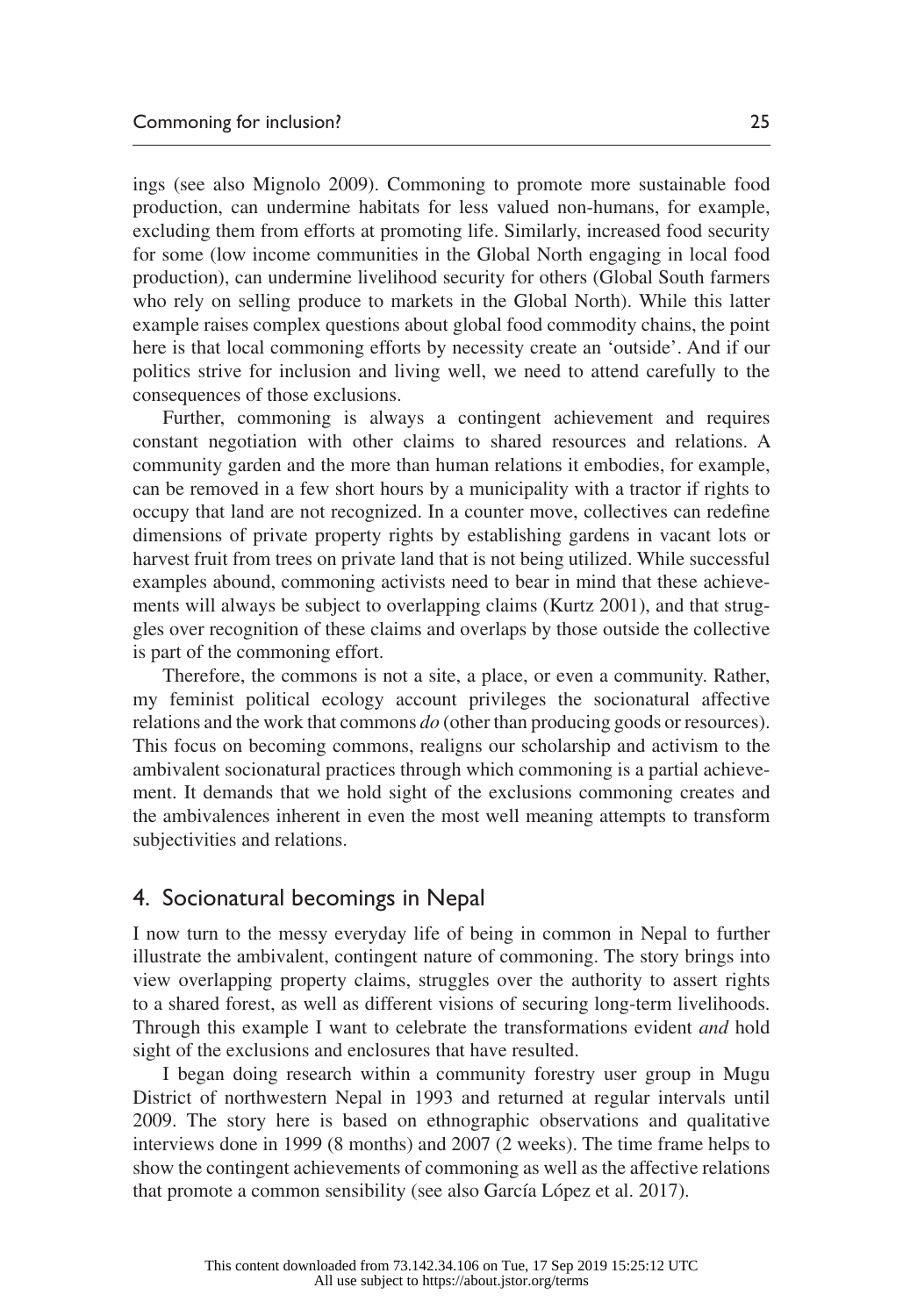Early one morning in 2007, a small group of Brahmin, Thakuri and Chhetri<sup>4</sup> women stood in the grey chilly morning of Mugu District calling to their neighbours. When they saw me they smiled and said, "This is our *andolan*  (revolution). We are saving the forest," and shook their small red and white flag lightly. They were part of a group of women who had decided it was time to do something about what they believed was over exploitation of the community forest.<sup>5</sup> Their response included halting all harvesting of raw logs from the forest for over a month and a campaign to raise money for a savings-credit group from all the people outside the user-group who either bought or illegally used forest products. They went daily to demand donations in the nearby bazaar town for over two weeks.

I had followed the Pipledi community forest user-group since 1993 and watched it cope with a number of threats in 1999. I left Mugu with evidence that seemed to show the user-group had succeeded in producing deeply emotional, affective relations between different caste groups and between individuals and the forest that promoted both growth of non-human species and supported the collective in times of internal and external crisis. Of course there were ambivalences and struggles over management priorities and authority to govern the group most often manifest in hierarchies of intersectional gender-caste subjectivities but nevertheless, it seemed to be a fairly successful example of commoning in relation to shared natural resources that produced new socionatural affects (Nightingale 2003, 2005).

In 2007, the forest was again under threat from in-migrants needing firewood for cooking and grazing land for their animals. The bazaar town had grown rapidly—due to the recently ended civil war (Hutt 2004) and new economic opportunities—and the bulk of the building materials came from the community forest. In-migrants did not share property rights to the forest commons, nor did they share the same historically embedded sense of being-in-common with the space of the forest. This lack of shared affective relations fractured the performances of commoning that had served to build the socionatural community forest throughout the 1990s. The women's *andolan*—which excluded the Kami women in the group—suggested deep fractures not only between factions in the user-group, but also in people's own sense of attachment to the forest and their responsibilities towards it, all of which was again reshaping intersectional community forestry subjectivities, gender and caste relations, and the non-human space of the forest.

<sup>4</sup> Caste names confer relative status in a social hierarchy that has been imagined from the perspective of those at the top (Brahmins and Thakuris). I want to avoid reproducing those hierarchies by referring to 'high' and 'low' castes. For the castes within this particular user-group, Kamis are excluded from sharing food and entering the houses of Brahmin, Thakuri and Chhetri castes which serves to socially and politically marginalise them. (Cameron 2007; Nightingale 2011b).

<sup>&</sup>lt;sup>5</sup> Community forestry is a government supported program in Nepal that turns over legal management of forests to village user-groups. This particular user-group is composed of 3 spatially separated villages and is composed of 4 different caste groups.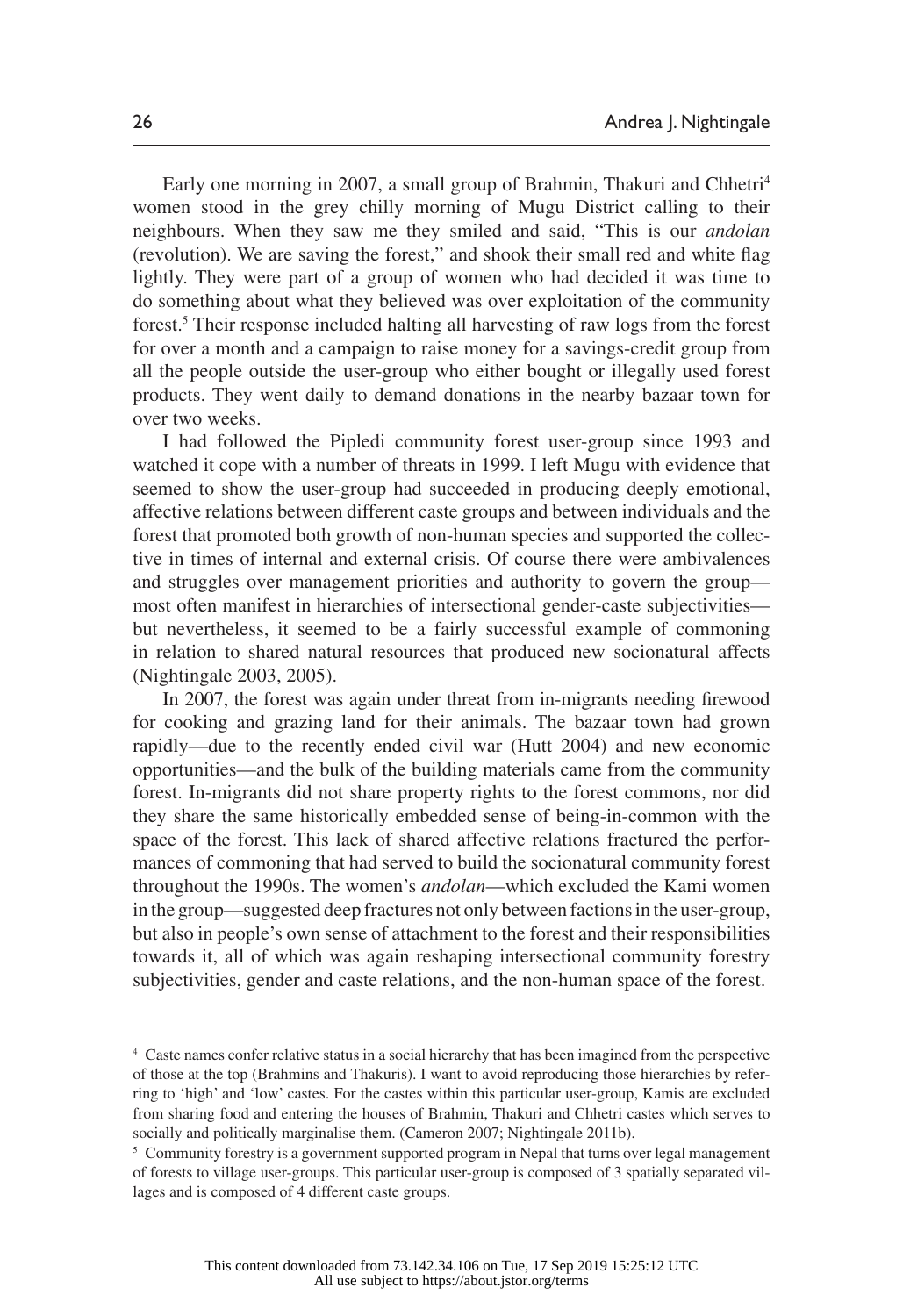But to understand these changes, it is necessary to first recount an incident from 1999. At that time, the Pipledi community forest (as both a management regime and as a place) was surveyed (mapped) by the army who wanted to use it for live ammunition training. Immediately afterwards, men from nearby villages challenged the property claims of the Pipledi user-group, stating that now it was a government forest since the army had surveyed it and therefore they had equal rights to resources within it. In response, the entire group rallied together. They instituted more patrolling in the forest to limit the sudden increase in poaching from nearby villages, they walked the boundaries of the forest with neighbouring user-groups to (re)agree on who had access to what places,<sup>6</sup> and they sent a small delegation to Kathmandu to petition the Ministry of Forests to stop the army's training. During this time, men and women from all castes expressed to me their deep emotional connections to the forest. One Brahmin woman told me, "Pipledi is like our heart." (*Pipledi hamro mutu justa ho.*) (interview 2/99), a sentiment that was echoed by many others. A Kami man passionately replied to a question about the effectiveness of sending a delegation to Kathmandu, "…what else is there? Or else we can run away and be refugees and tell the army to stay here. We will not become refugees" (interview 7/99). Describing the forest as "our heart" or insisting they would not become "refugees" without access to the forest indicate subjectivities that emerge from their affective and embodied practices within community forestry. All my respondents expressed deep connections between their well-being and the forest as a more-than-human space; subjectivities that go beyond simple rational choice assumptions of benefits from the commons. In other words, not only are community forestry subjectivities formed out of intersectional differences shaped by gender, caste, ethnicity and age, they are also formed by experiences and affective relations with the forest itself.7

Yet by 2007, some rather potent conflicts were emerging that fractured the usergroup along intermingled gender and caste differences. The management committee, dominated by relatively wealthy Brahmin, Thakuri and Chhetri men,were ostensibly using their authority and the group's property rights to take turns using money generated from selling timber permits for their own use. They were also accepting bribes from timber buyers for issuing permits that did not flow through the user-group's accounts, thereby hiding the scale of harvesting. The Kami men, while excluded from 'eating' money in this way, were taking bribes for cutting above the permit limits. They earned good piece rate wages doing the timber cutting so cutting more doubly benefitted them. The men from all these caste groups

<sup>6</sup> Mainly men were involved in this walking of the boundaries, but some women were included and women were avid patrollers of the forest. When I arrived, they insisted that we all go together to walk the perimeter of the forest. By the end of the day, the group had significantly dwindled, but in the morning, one woman from every household in the two higher caste villages came along.

 $^7$  This is difficult to articulate succinctly. By 'the forest itself' I mean the non-human animals and plants that people interact with in the forest. But conceptually, I understand 'the forest itself' as socionatural, meaning that both human and non-human dimensions of the forest are co-emergent.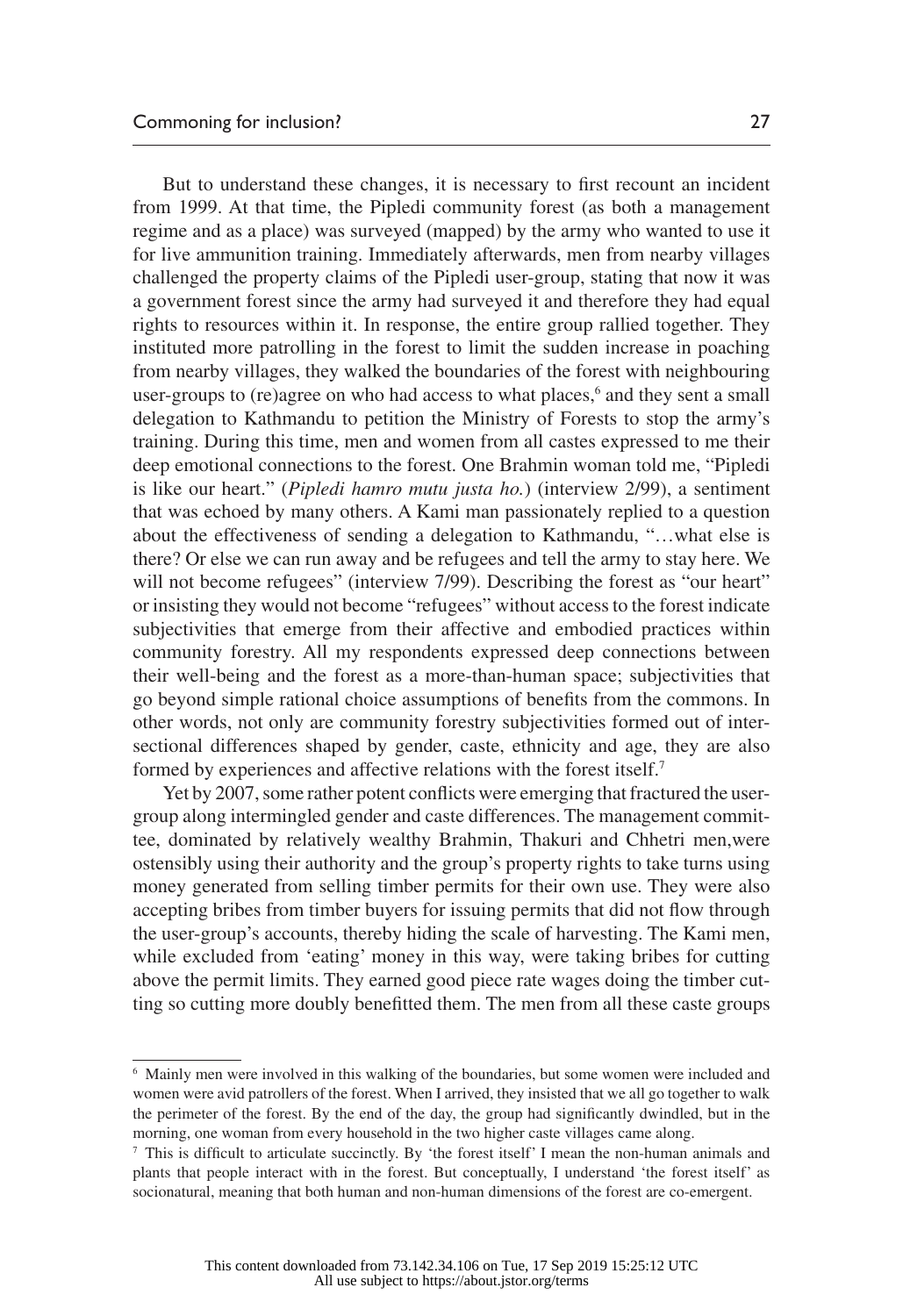who in 1999 were deeply concerned about a 15-day training course disrupting their forest access—"if the army takes that land we could die [without getting sick first]." (interview with Thakuri man 2/99)—now saw the commons as a space of short-term gain. These relations to the forest were deeply emotional as well as economic. Kami men discussed with me in 2018 how they saw their chance to escape grinding poverty, even if they were concerned about the rapid deforestation. Meanwhile Brahmin, Thakuri and Chhetri men literally got into fist fights or arrived drunk at user-group meetings to passionately oppose the corruption amongst the leaders. The forest was clear-cut in many places and under-story species have been effected both by changes in light regimes and by disturbing the soil from dragging logs down the hill. Some of these under-story species have potential as high-value medicinal plants, most of which by 2018 had died. But opening up the canopy creates space for different kinds of plants and animals so the long-term effects on the forest are not evident yet. What is at stake here are particular changes in the socionatural forest—men extracting timber and revenue, new species composition within the forest—rather than a simple destroying of the forest.

The women in the *andolan* had different affective, economic and embodied relations with the forest. In contrast to the men who controlled the committee and rarely visited the forest to collect resources, like the Kami male timber cutters, the women were often in the forest daily collecting firewood, fodder, and grazing animals. They also insisted the forest, "is our heart" (Chhetri woman, 12/07), and that because "they have sons too…" (Thaukuri woman 12/07) they would not allow the over exploitation of the forest continue. But to assume that their *andolan* was the performance of a simple conservation subjectivity (Agrawal 2005), or evidence of women's closer relationship to nature (Shiva 1988; Diamond and Orenstein 1990), is to miss the complexity of affective, socionatural commoning subjectification. Several months earlier, the Chhetri, Brahmin and Thakuri women in the user-group had participated in a training on the cultivation of medicinal herbs hosted by the nearby National Park. They immediately grasped the potential for new socionatural relations that could help secure their long-term livelihoods and planted hundreds of seedlings in the forest. As one woman said, "If the goats and horses are not allowed in the forest then the herbs won't be destroyed which will be beneficial for us." (Thakuri woman 12/07). Their subjectivities as forest saviours were embedded in complex layers of everyday interactions with the more than human space of the forest, household relations that meant they simultaneously had primary responsiblity for food production but little control over household cash resources, their relations with each other, and with the user-group as a whole. Struggles over belonging and the exercise of power through intersectional subjectivities were not absent either. Note that the Kami women in the user-group were not included in the medicinal herb training nor in the *andolan*, meaning that this was not a women's initiative. Rather, it was a crucial performance of commoning, one that brought the more elite women from 'higher' caste households into new relations of production and exchange that had potential to significantly change their long-term livelihood security. For the Kami women, it was yet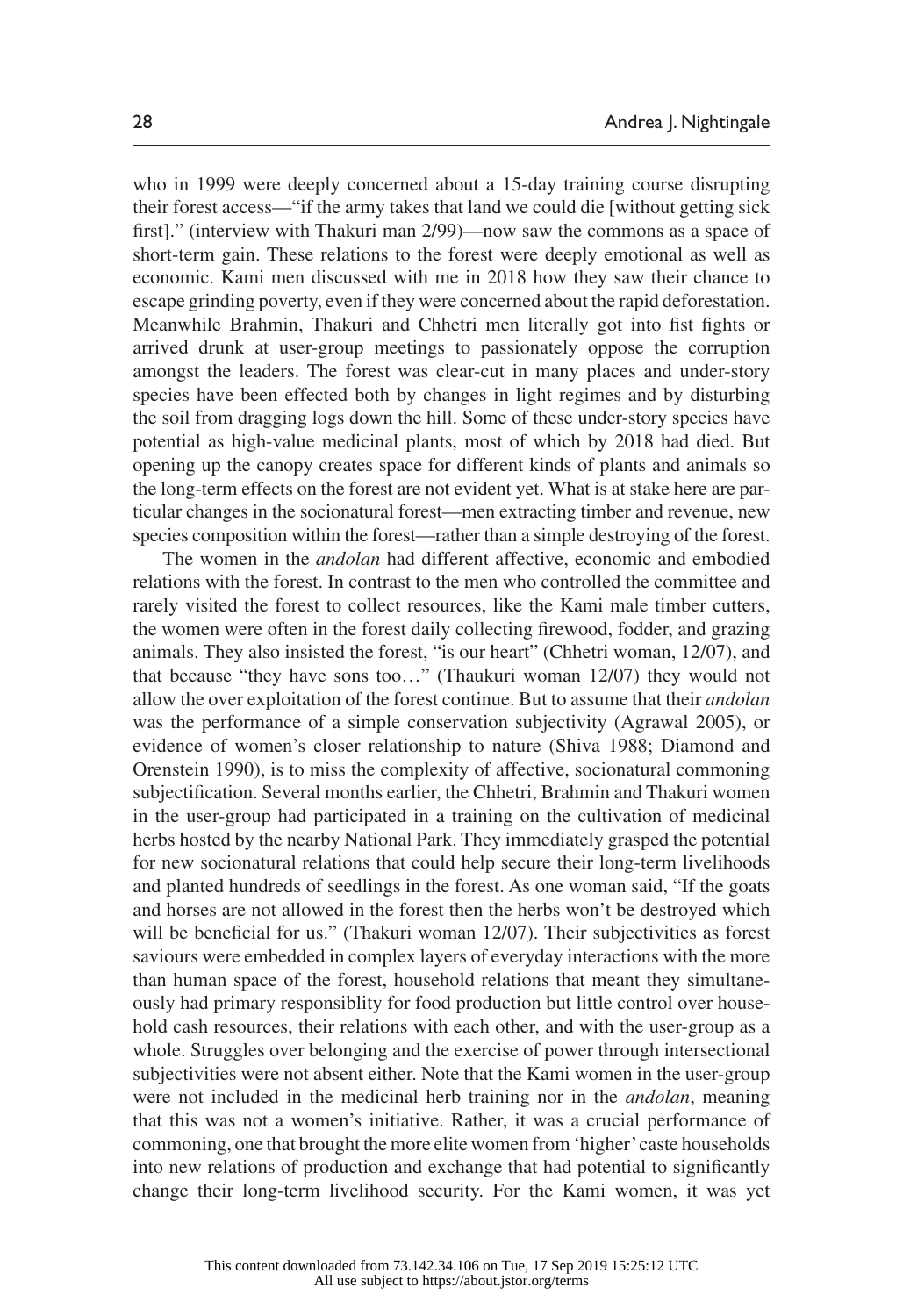another practice of exclusion, a further enclosure of certain resources in the forest that would serve to maintain their precarity, rather than reduce it.

Thus, these factions of the user-group imagine the forest as a commons in very different ways. The men on the committee see it as a relation of extraction, and they manipulate property and extractive rights to forge new socionatural relations within and outside the user-group that sell timber faster. Their subjectivities have been transformed, in part due to increased economic opportunities connected to the growth of the bazaar, in part due to changes in household labour allocation which meant many of them spent even less time in the forest, both of which bring them into different socionatural relations. The Kami timber cutters similarly view the forest commons as a set of relations that allow them profit. Despite being on the front line of watching the large timber trees dwindle from the forest, none of them were willing to be the first ones to put a stop to it. Perhaps because they knew their actions were 'destroying the forest', none of them were willing to talk with me about how they felt about it. I can only speculate that their subjectivities have also been transformed by changes in timber cutting technologies (new manual cross cut saws make the job more efficient), changes in economic opportunities and less dependence on agricultural production.

The women's *andolan* group, who was more willing to talk with me about it, continued to understand themselves and their livelihoods as deeply connected to the long-term viability of canopy trees and to believe in the potential of collective mobilisation to stop the men's over exploitation. They contested the authority of the committee by engaging in their very public *andolan*, and asserted earlier property arrangements that bound the forest and user-group to the three villages only and to the conservation of non-human forest species, especially the overstory trees. The Kami women were excluded from these relations and my fieldwork was not long enough to know if they pushed back. Previously, they had responded to community forestry enclosures that limited the days of leaf litter harvesting, by violating the rules (Nightingale 2006). They had not been part of the decision making and did not have the power to force the committee to open the forest for harvesting. The season was progressing so they exercised power in a different way by gathering the leaf litter they needed. My guess is that the Kami women are not content to simply let medicinal herbs grow and get the already better off women rich, but that story awaits the opportunity to visit Mugu again.

This example helps to show the ambivalent and contingent nature of commoning. Beyond the transformations in subjectivities and practices in relation to the forest as an extractive space, the women's andolan throws a spot light on how commoning also involves exclusions and the reinvention or cementing of intersectional inequalities. The *andolan*, while impressive in bringing together a large group of women to motivate around a common cause—they planted seedlings, raised over NRS 20,000 (approximately US\$ 200) for their savings credit group to buy more seedlings and market their herbs, and blocked all harvesting from the forest for nearly a month—also created particular commoning subjectivities. For the women involved, it fostered being-in-common in relation to the forest and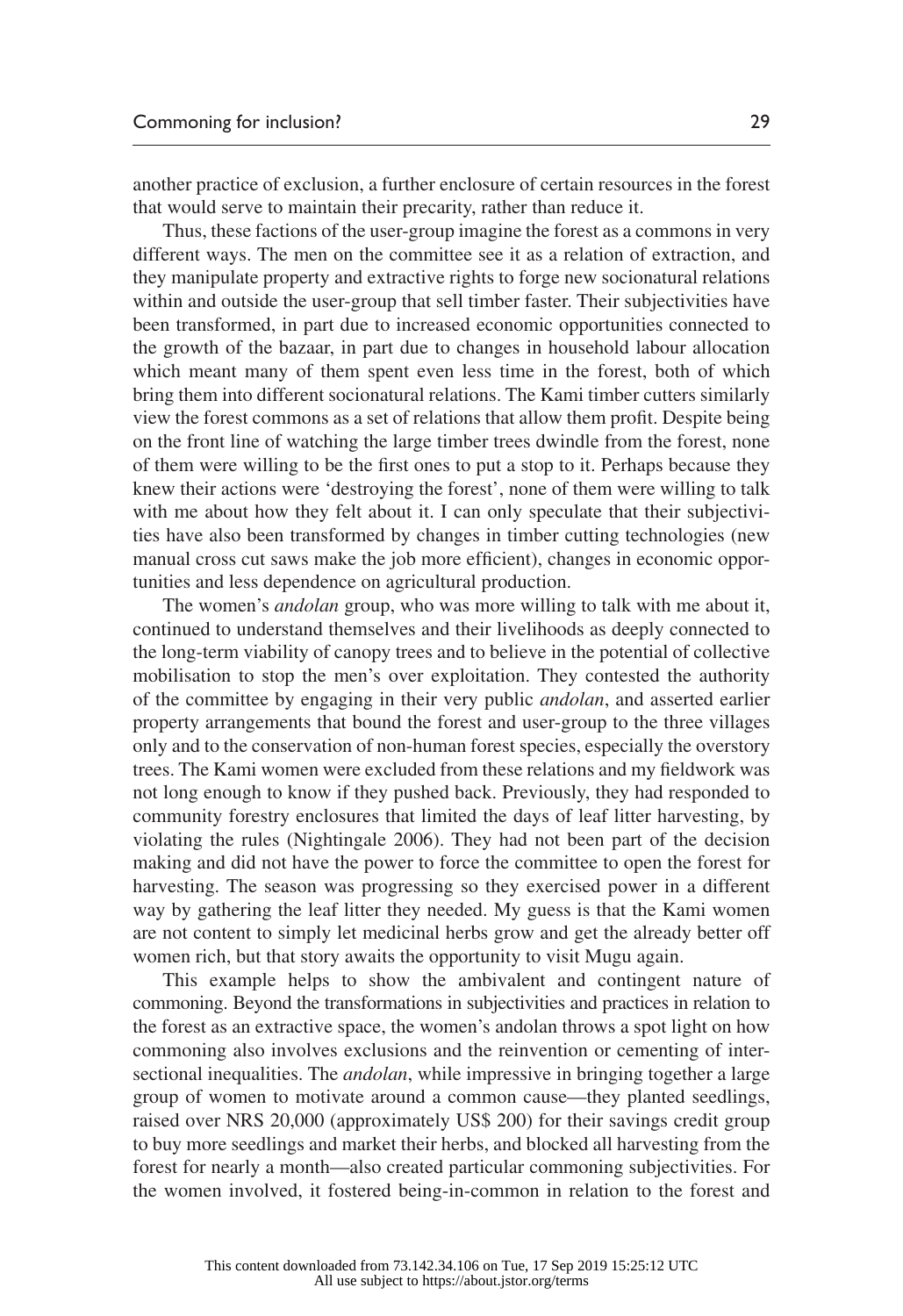their experiences of household and community oppressions. By working together, they reconfigured their socionatural personal, financial and harvesting relations in such a manner that they could engage with community forestry in a new way. However, the *andolan* also served to redefine who belonged to the commons and created a new level of exclusion for the Kami women of the user-group who were not included in the Park's training or the medicinal herb cultivation. The *andolan* was therefore a performance of both commoning inclusions *and* exclusions. The *andolan* was predicated upon the production of 'others'—both over exploiting men and the excluded women—as well as the increased solidarity and emancipation for the women involved.

#### 5. Conclusion

In this article I have developed a feminist political ecology take of commoning that conceptualises it as power laden performances and practices that serve to (re)create socionatural subjectivities and affective relations. While some of these insights have been asserted by other commons theorists in different forms, (Singh 2013, 2017; Bollier and Helfrich 2015; Velicu and García-López 2018; Dombroski et al. 2019), here I have emphasised how these relations are never free from the ambivalence and contradictions of power. The exercise of power rarely has linear outcomes. Subjection is a moment of power over, power to, and power of (Allen 2016; Ahlborg 2017), and commoner subjectivities are similarly imbued with these ambivalences. As such, commoning creates socionatural inclusions *and* exclusions, and any moment of coming together can be succeeded by new challenges and relations that un-common.

Indeed, Ostrom's core insights remind us that the commons is predicated upon exclusions. Commoning theory has moved well beyond the fetters of new institutional economics and its commitment to rational, autonomous individuals governed by institutional rules and property rights. However, to understand what the commons *does*, the practices and performances of commoning need to be understood as power in action, the bringing into relation humans and non-humans, that will always entail some form of 'outside' or 'other'. Attention to struggles over rights, intersectional subjectification, the forms of authority that serve to support commoning efforts, and the overlapping claims that can result will help to recognise 'becoming in common' as well as what is being 'un-commoned'.8

Becoming in common then, is a partial, transitory becoming, one which needs to be (re)performed to remain stable over time and space. These relations are deeply affective. Subjectivities are formed within socionatural relations and everyday practices that create emotional attachments that can be transitory and do not necessarily lessen the precariousness of people's livelihoods (see also González-Hidalgo and Zografos 2017, 2019). A love of the forest can be only

<sup>8</sup> I use 'un-commoned' to emphasise the action of taking the commons apart. For me, 'de-commoned' invokes the idea that they are no longer needed (like the parallel to decommissioning).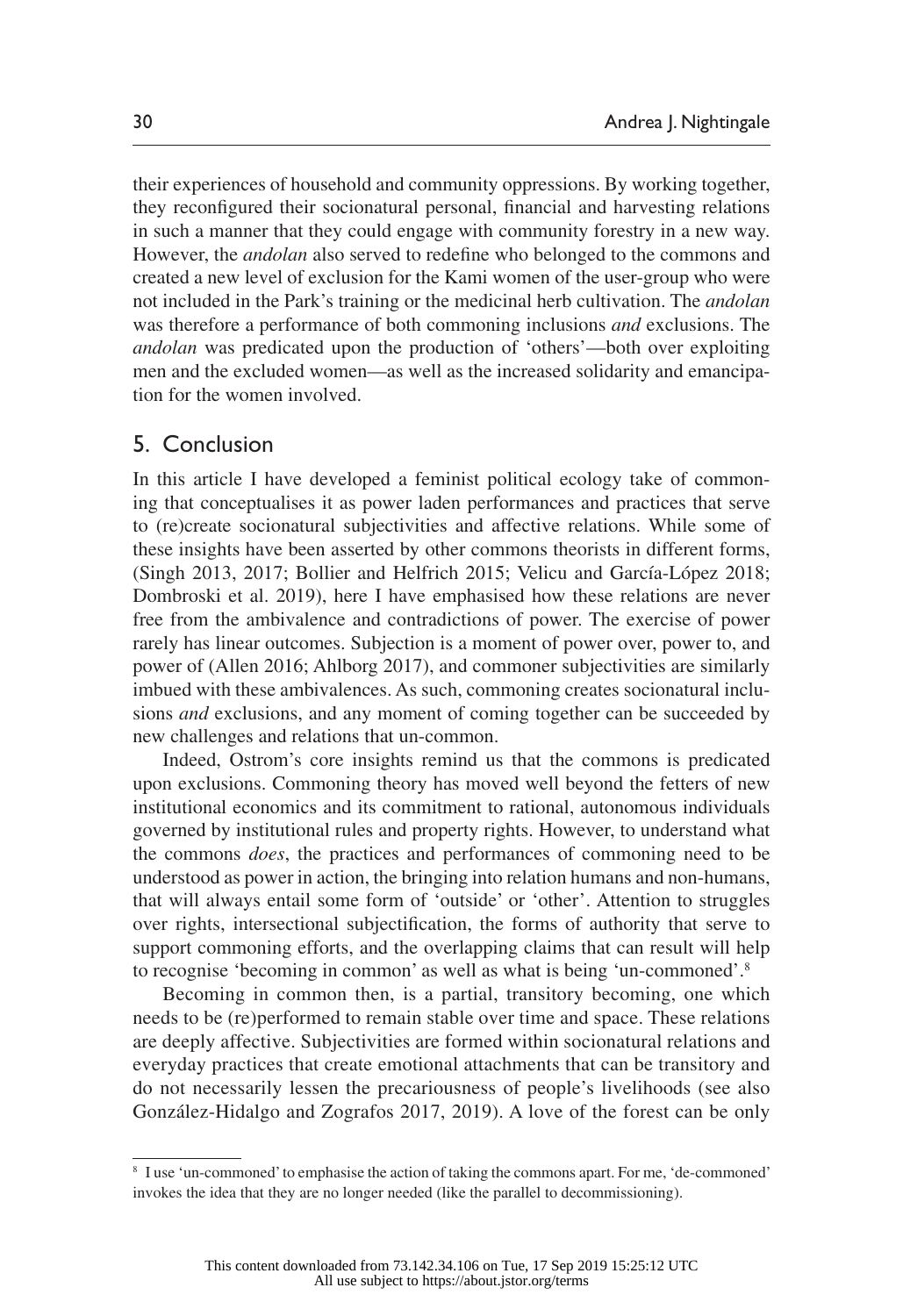one kind of emotional attachment to that place, and cannot prevent contradictory practices (Nightingale 2013). Riotous socionatural communities therefore cannot overcome the ambivalences of power. Instead, a core part of the commoning project needs to be staying with the trouble, keeping in view the exclusions, others, and power over that commoning practices create. Without constant consciousness, these troubles can un-do commoning efforts and their achievements. Commoning ultimately requires normative choices about which humans, which non-humans and which socionatural relations to attend, although such attention will always be partial. It is not possible to control and direct all the outcomes of commoning. Many will be unexpected, footloose and surprising, some desirable, some less so. For this reason, my feminist political ecology critique of commoning pushes diverse economies scholars and activists to focus on *doing* commoning, *becoming* in common, rather than seeking to cement property rights, relations of sharing and collective practices as the backbone of durable commoning efforts.

### Literature Cited

- Agrawal, A. 2005. Environmentality: Community, Intimate Government, and the Making of Environmental Subjects in Kumaon, India. *Current Anthropology* 46(2):161–190.
- Ahlborg, H. 2017. Towards a Conceptualization of Power in Energy Transitions. *Environmental Innovation and Societal Transitions* 25(Supplement C): 122–141. <https://doi.org/10.1016/j.eist.2017.01.004>.
- Ahlborg, H. and A. J. Nightingale. 2018. Theorizing Power in Political Ecology: The where of Power in Resource Governance Projects. *Journal of Political Ecology* 25(1):1–21.
- Allen, A. 2016. Feminist Perspectives on Power. *The Stanford Encyclopedia of Philosophy* Fall 2016. [https://plato.stanford.edu/archives/fall2016/entries/fem](https://plato.stanford.edu/archives/fall2016/entries/feminist-power/)[inist-power/](https://plato.stanford.edu/archives/fall2016/entries/feminist-power/) (accessed 15 November 2016).
- Arora-Jonsson, S. 2009. Discordant Connections: Discourses on Gender and Grassroots Activism in Two Forest Communities in India and Sweden Winner of the 2009 Catharine Stimpson Prize. *Signs* 35(1):213–240. doi: 10.1086/599259.
- Bennett, J. 2010. *Vibrant Matter: A Political Ecology of Things*. Durham, NC: Duke University Press.
- Berkes, F. and C. Folke. 1998. Linking Social and Ecological Systems for Resilience and Sustainability. In *Linking Social and Ecological Systems: Management Practices and Social Mechanisms for Building Resilience*, eds. F. Berkes and C. Folke, 1–26. Cambridge: Cambridge University Press.
- Bollier, D. and S. Helfrich eds. 2015. *Patterns of Commoning.* Amherst, Massachusetts; Jena, Germany; Chiang Mai, Thailand: The Commons Strategies Group.
- Braun, B. and N. Castree. 1998. *Remaking Reality: Nature at the Millenium*. London: Routledge.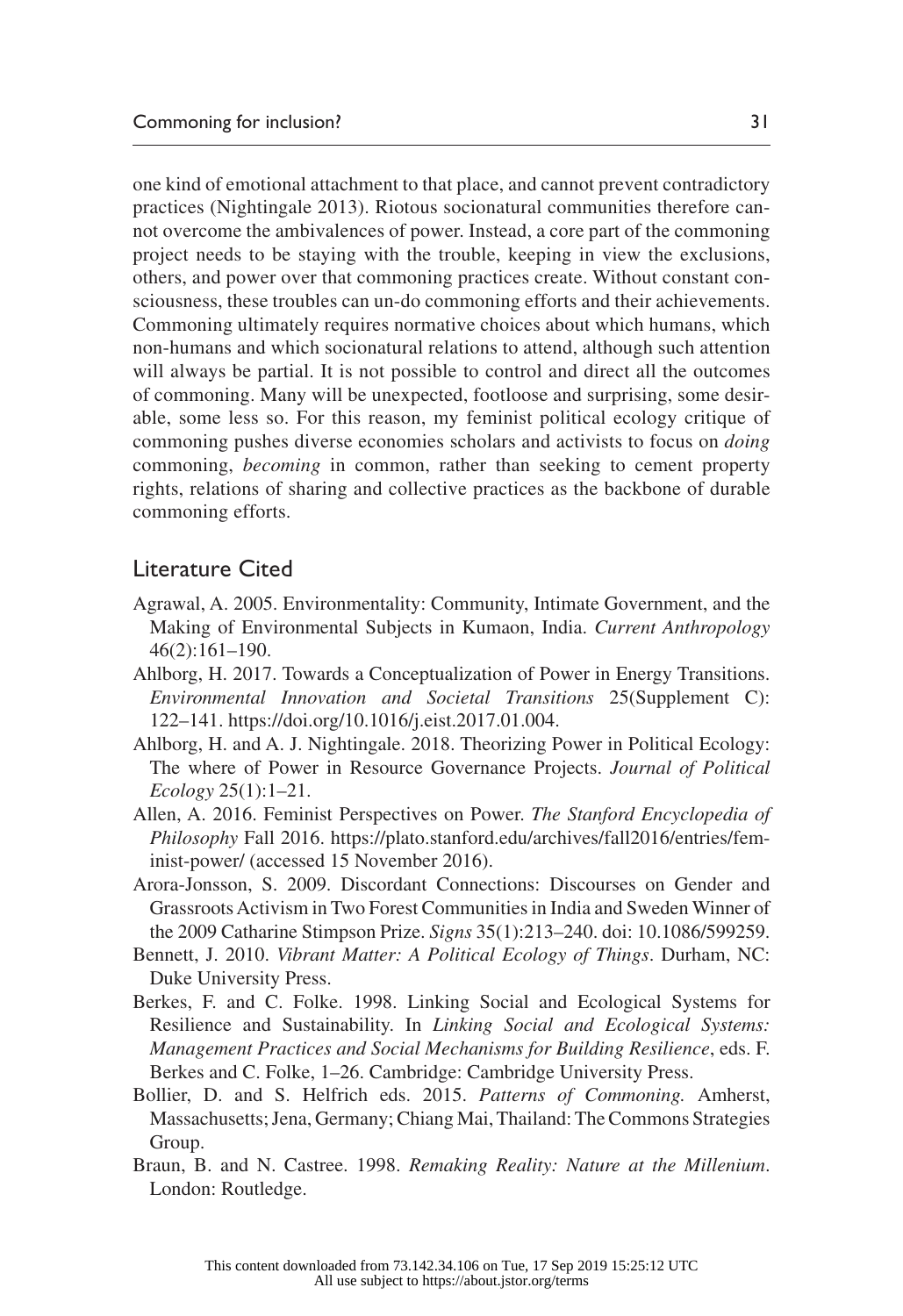- Butler, J. 1990. *Gender Trouble: Feminism and the Subversion of Identity*. New York: Routledge.
- Butler, J. 1997. *The Psychic Life of Power*. Stanford: Stanford University Press.
- Butler, J. 2009. *Frames of War: When is Life Grievable?*. London: Verso Books.
- Callon, M. 1986. Some Elements of a Sociology of Translation: Domestication of the Scallops and the Fisherman of Brieuric Bay. In *Power, Action and Belief: A New Sociology of Knowledge*, ed. J. Law, 196–233. London: Routledge and Kegan Paul.
- Cameron, M. 2007. Considering Dalits and Political Identity in Imagining a New Nepal. *Himalaya: the journal of the Association for Nepal and Himalayan Studies* 27(1–2):13–26.
- Côte, M. and B. Korf. 2018. Making Concessions: Extractive Enclaves, Entangled Capitalism and Regulative Pluralism at the Gold Mining Frontier in Burkina Faso. *World Development* 101:466–476. [https://doi.org/10.1016/j.](https://doi.org/10.1016/j.worlddev.2016.11.002) [worlddev.2016.11.002.](https://doi.org/10.1016/j.worlddev.2016.11.002)
- Davidson, J. 2003. *Phobic Geographies: The Phenomenology and Spatiality of Identity*. Aldershot: Ashgate.
- De La Cadena, M. 2010. Indigenous Cosmopolitics in the Andes: Conceptual Reflections Beyond "Politics". *Cultural Anthropology* 25(2):334–370. doi: 10.1111/j.1548-1360.2010.01061.x.
- Dean, M. 2013. *The Signature of Power: Sovereignty, Governmentality and Biopolitics*. London: Sage.
- Diamond, I. and G. F. Orenstein. 1990. *Reweaving the World: The Emergence of Ecofeminism*. San Francisco: Sierra Club Books.
- Dombroski, K., S. Healy, and K. Mckinnon. 2019. Care-Full Community Economies. In *Feminist Political Ecology and the Economics of Care: In Search of Economic Alternatives*, eds. W. Harcourt and C. Bauhardt, 99–115. New York and London: Routledge.
- Elmhirst, R. 2011. Migrant Pathways to Resource Access in Lampung's Political Forest: Gender, Citizenship and Creative Conjugality. *Geoforum* 42(2): 173–183. <https://doi.org/10.1016/j.geoforum.2010.12.004>.
- Fennell, L. A. 2011. Ostrom's Law: Property Rights in the Commons. *International Journal of the Commons* 5(1):9–27.
- Foucault, M. 1995. *Discipline and Punishment*. New York: Vintage Books.
- García López, G. A., I. Velicu, and G. D'alisa. 2017. Performing Counter-Hegemonic Common(s) Senses: Rearticulating Democracy, Community and Forests in Puerto Rico. *Capitalism Nature Socialism* 28(3):88–107. doi: 10.1080/10455752.2017.1321026.
- Gibson-Graham, J. K. 2011. A Feminist Project of Belonging for the Anthropocene. *Gender, Place & Culture* 18(1):1. [https://doi.org/21.10.1080/0](https://doi.org/21.10.1080/0966369X.2011.535295) [966369X.2011.535295](https://doi.org/21.10.1080/0966369X.2011.535295).
- Gibson-Graham, J. K. and G. Roelvink. 2010. An Economic Ethics for the Anthropocene. *Antipode* 41(1):320–346. [https://doi.org/10.1111/j.1467-](https://doi.org/10.1111/j.1467-8330.2009.00728.x) [8330.2009.00728.x](https://doi.org/10.1111/j.1467-8330.2009.00728.x).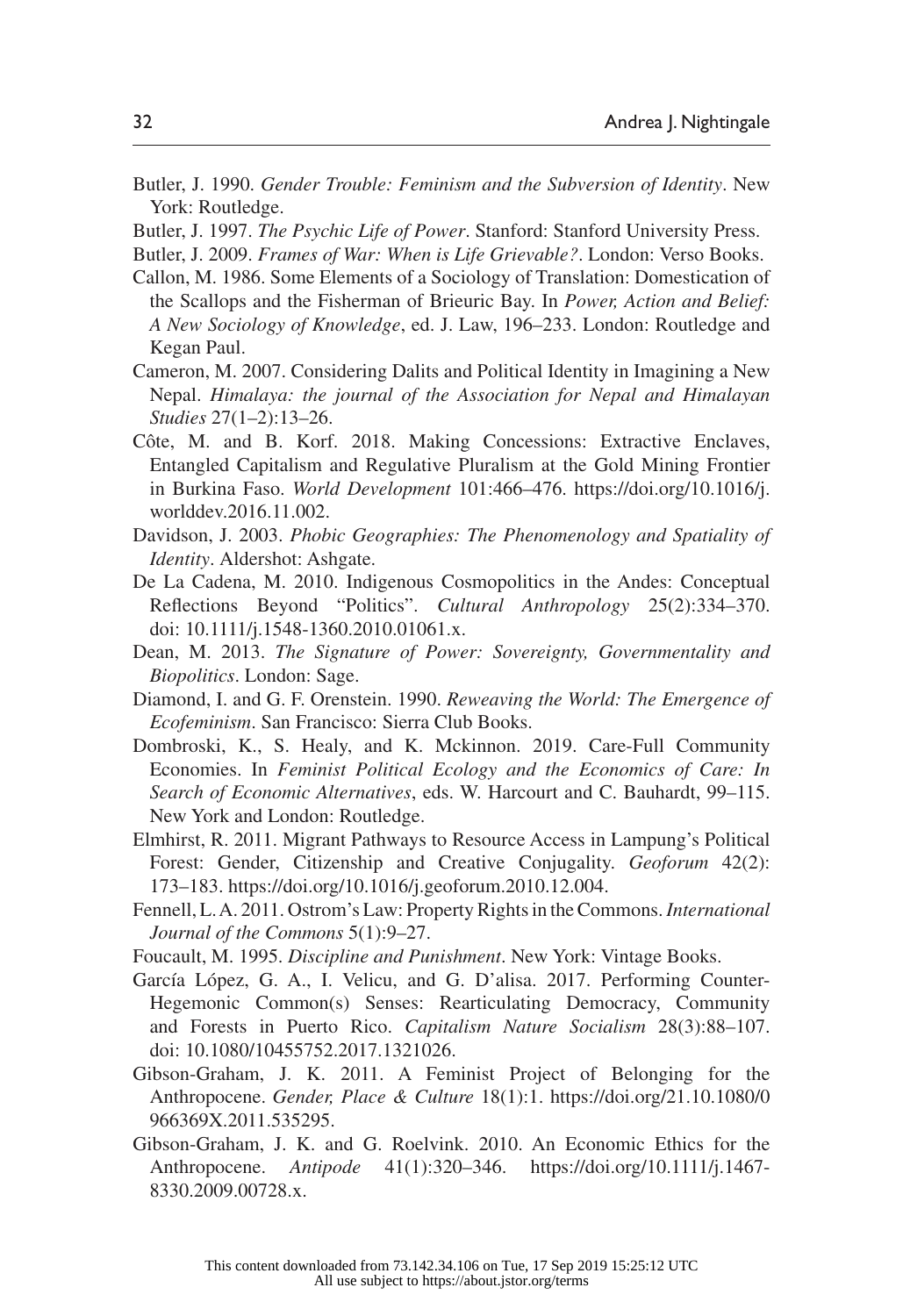- González-Hidalgo, M. 2017. The Politics of Reflexivity: Subjectivities, Activism, Environmental Conflict and Gestalt Therapy in Southern Chiapas. *Emotion, Space and Society* 25:54–62. [https://doi.org/10.1016/j.](https://doi.org/10.1016/j.emospa.2017.05.003) [emospa.2017.05.003.](https://doi.org/10.1016/j.emospa.2017.05.003)
- González-Hidalgo, M. and C. Zografos. 2017. How Sovereignty Claims and "Negative" Emotions Influence the Process of Subject-Making: Evidence from a Case of Conflict over Tree Plantations from Southern Chile. *Geoforum* 78: 61–73.<https://doi.org/10.1016/j.geoforum.2016.11.012>.
- González-Hidalgo, M. and C. Zografos. 2019. Emotions, Power, and Environmental Conflict: Expanding the 'emotional Turn' in Political Ecology. *Progress in Human Geography* in press. DOI: [https://doi.org/10.1177/0309132518824644.](https://doi.org/10.1177/0309132518824644)
- Haraway, D. J. 1991. *Simians, Cyborgs, and Women: The Reinvention of Nature*. New York: Routledge.
- Haraway, D. J. 2016. *Staying with the Trouble: Making Kin in the Chthulucene*. Durham NC: Duke University Press. [https://books.google.se/](https://books.google.se/books?id=ZvDgDAAAQBAJ) [books?id=ZvDgDAAAQBAJ.](https://books.google.se/books?id=ZvDgDAAAQBAJ)
- Harding, S. 1986. *The Science Question in Feminism*. Ithaca: Cornell University Press.
- Harris, L. M. 2008. Water Rich, Resource Poor: Intersections of Gender, Poverty, and Vulnerability in Newly Irrigated Areas of Southeastern Turkey. *World Development* 36(12):2643–2662. [https://doi.org/10.1016/j.](https://doi.org/10.1016/j.worlddev.2008.03.004) [worlddev.2008.03.004.](https://doi.org/10.1016/j.worlddev.2008.03.004)
- Hutt, M. ed. 2004. *Himalayan 'People's War': Nepal's Maoist Rebellion.* London: C. Hurst and Co.
- Kurtz, H. 2001. Differentiating Multiple Meanings of Garden and Community. *Urban Geography* 22(7):656–670.<https://doi.org/10.2747/0272-3638.22.7.656>.
- Lund, C. 2006. Twilight Institutions: An Introduction. *Development and Change* 37(4):673–684.
- Lund, C. 2008. *Local Politics and the Dynamics of Property in Africa*. Cambridge: Cambridge University Press.
- Lund, C. 2016. Rule and Rupture: State Formation through the Production of Property and Citizenship. *Development and Change* 47(6):1199–1228. [https://](https://doi.org/10.1111/dech.12274) [doi.org/10.1111/dech.12274](https://doi.org/10.1111/dech.12274).
- Mignolo, W. D. 2009. Epistemic Disobedience, Independent Thought and Decolonial Freedom. *Theory, Culture & Society* 26(7–8):159–181. [https://doi.](https://doi.org/10.1177/0263276409349275) [org/10.1177/0263276409349275](https://doi.org/10.1177/0263276409349275).
- Milton, K. 2002. *Loving Nature: Towards an Ecology of Emotion*. London and New York: Routledge.
- Nelson, I. L. 2013. The Allure and Privileging of Danger Over Everyday Practice in Field Research. *Area* 45(4):419–425. <https://doi.org/10.1111/area.12036>.
- Nightingale, A. J. 2003. Nature-Society and Development: Cultural, Social and Ecological Change in Nepal. *Geoforum* 34(4):525–540.
- Nightingale, A. J. 2005. 'The Experts Taught us all we Know': Professionalisation and Knowledge in Nepalese Community Forestry. *Antipode* 34(3):581–604.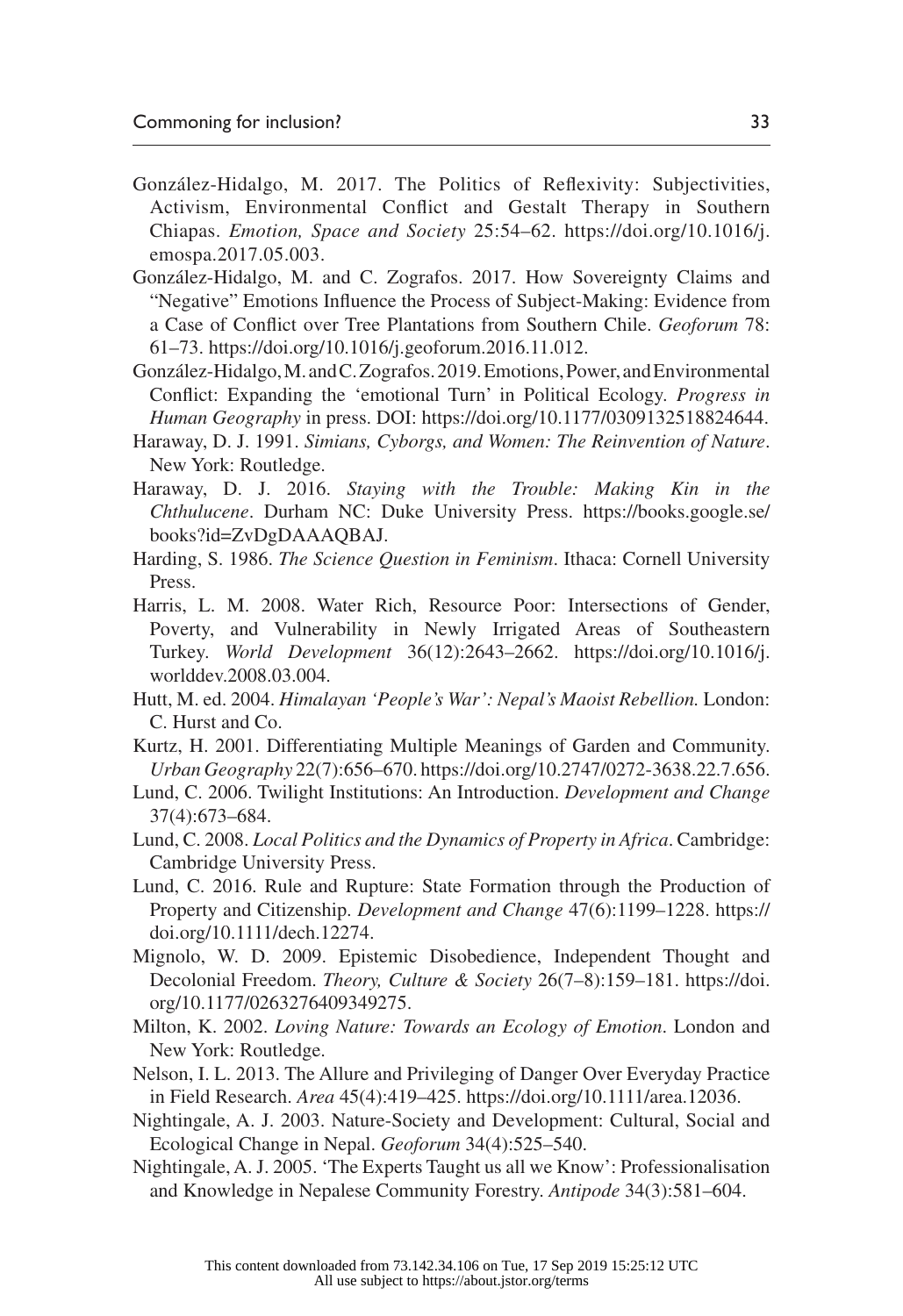- Nightingale, A. J. 2006. The Nature of Gender: Work, Gender And Environment. *Environment and Planning D: Society and Space* 24(2):165–185.
- Nightingale, A. J. 2011a. Beyond Design Principles: Subjectivity, Emotion and the (Ir-)Rational Commons. *Society & Natural Resources* 24(2):119–132.
- Nightingale, A. J. 2011b. Bounding Difference: Intersectionality and the Material Production of Gender, Caste, Class and Environment in Nepal. *Geoforum* 42(2):153–162.
- Nightingale, A. J. 2013. Fishing for Nature: The Politics of Subjectivity and Emotion in Scottish Inshore Fisheries Management. *Environment and Planning A* 45(10):2362–2378.
- Nightingale, A. J. 2018. The Socioenvironmental State: Political Authority, Subjects, and Transformative Socionatural Change in an Uncertain World. *Environment and Planning E: Nature and Space* 1(4):688–711. [https://doi.](https://doi.org/10.1177/2514848618816467) [org/10.1177/2514848618816467](https://doi.org/10.1177/2514848618816467).
- Nuijten, M. and D. Lorenzo. 2009. Ruling by Record: The Meaning of Rights, Rules and Registration in an Andean Comunidad. *Development and Change* 40(1):81–103. [https://doi.org/10.1111/j.1467-7660.2009.01506.x.](https://doi.org/10.1111/j.1467-7660.2009.01506.x)
- Ostrom, E. 1990. *Governing the Commons. The Evolution of Institutions for Collective Action*. Cambridge: Cambridge University Press.
- Ostrom, E. 1992. The Rudiments of a Theory of the Origins, Survival, and Performance of Common-Property Institutions. In *Making the Commons Work: Theory, Practice, and Policy*, ed. D. Bromley, 293–318. San Francisco: ICS Press.
- Ostrom, E., J. Burger, C. B. Field, R. B. Norgaard, and D. Policansky. 1999. Revisiting the Commons: Local Lessons, Global Challenges. *Science* 284(5412):278.
- Peluso, N. L. 1996. Fruit Trees and Family Trees in an Anthropogenic Forest: Ethics of Access, Property Zones, and Environmental Change in Indonesia. *Comparative Studies in Society and History* 38(3):510–548.
- Peluso, N. L. 2009. Rubber Erasures, Rubber Producing Rights: Making Racialized Territories in West Kalimantan, Indonesia. *Development & Change* 40(1):47–80.<https://doi.org/10.1111/j.1467-7660.2009.01505.x>.
- Peluso, N. L. 2011. Emergent Forest and Private Land Regimes in Java. *Journal of Peasant Studies* 38(4):811–836.<https://doi.org/10.1080/03066150.2011.608285>.
- Plumwood, V. 1991. Nature, Self, and Gender: Feminism, Environmental Philosophy, and the Critique of Rationalism. *Hypatia* 6(1):3–27.
- Ribot, J. C. 2009. Authority Over Forests: Empowerment and Subordination in Senegal's Democratic Decentralization. *Development and Change* 40(1): 105–129. <https://doi.org/10.1111/j.1467-7660.2009.01507.x>.
- Roth, D. 2009. Property and Authority in a Migrant Society: Balinese Irrigators in Sulawesi, Indonesia. *Development and Change* 40(1):195–217. [https://doi.](https://doi.org/10.1111/j.1467-7660.2009.01511.x) [org/10.1111/j.1467-7660.2009.01511.x](https://doi.org/10.1111/j.1467-7660.2009.01511.x).
- Schnabel, L., L. Breitwieser, and A. Hawbaker. 2016. Subjectivity in Feminist Science and Technology Studies: Implications and Applications for Sociological Research. *Sociology Compass* 10(4):318–329.<https://doi.org/10.1111/soc4.12364>.